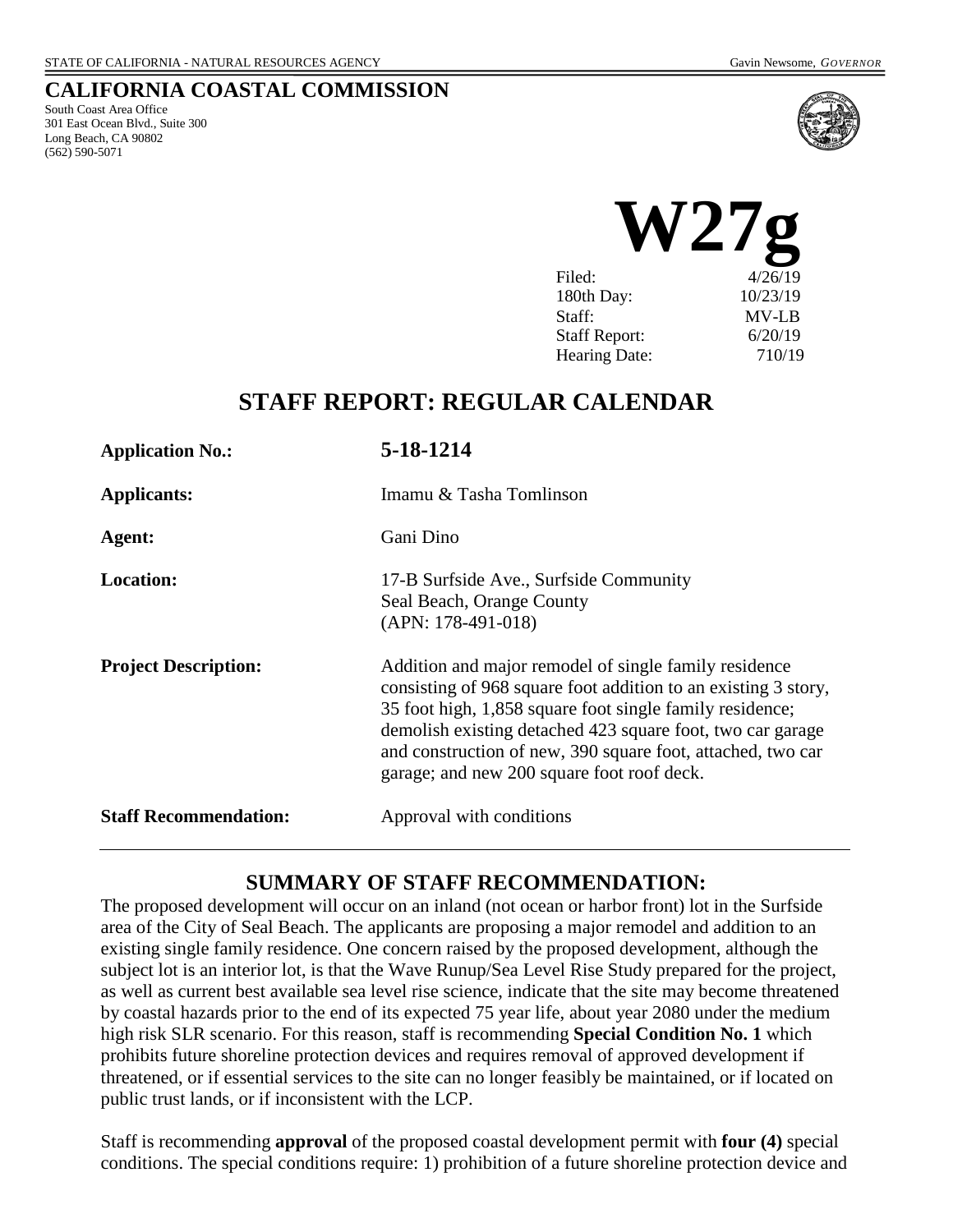#### 5-18-1214 (Tomlinson)

removal of the development if it becomes threatened by coastal hazards and for other specified reasons; 2) conformance with the proposed water quality drainage plan; 3) that the applicants assume the risk of site development and waive liability and indemnity; and, 4) recordation of a Deed Restriction referencing all of the special conditions of the permit and imposing them as covenants, conditions and restrictions on the use and enjoyment of the property.

The motion to accomplish the staff recommendation is found on page 4.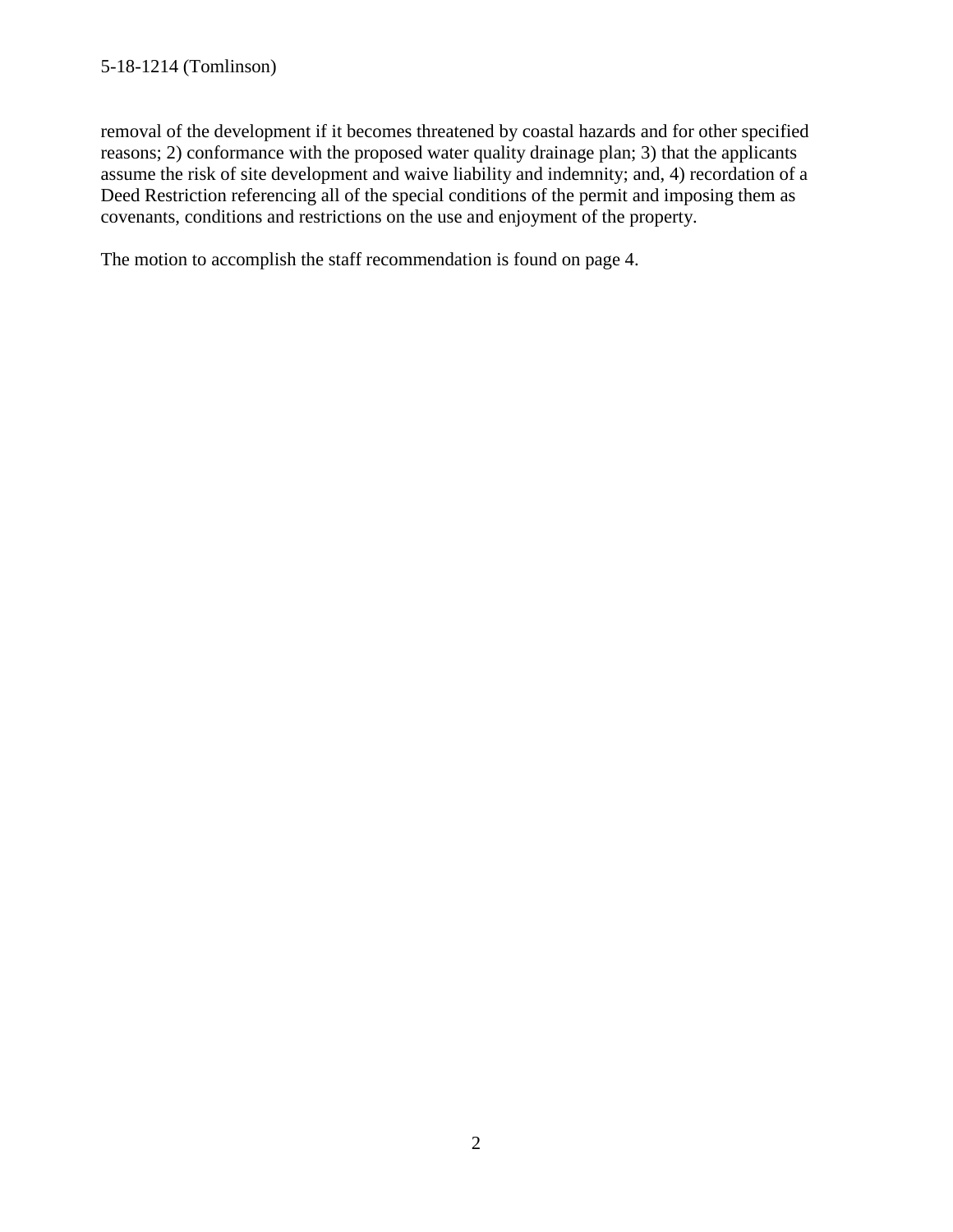# **Table of Contents**

| <b>II.</b> |              |  |
|------------|--------------|--|
| III.       |              |  |
|            |              |  |
|            |              |  |
|            |              |  |
|            |              |  |
|            | D.           |  |
|            | $E_{\rm{c}}$ |  |
|            | F            |  |
|            | G.           |  |

## **APPENDICES**

Appendix A - Substantive File Documents

# **EXHIBITS**

**Exhibit 1 - Location Maps** Exhibit 2 - CoSMoS Maps Exhibit 3 – Project Plans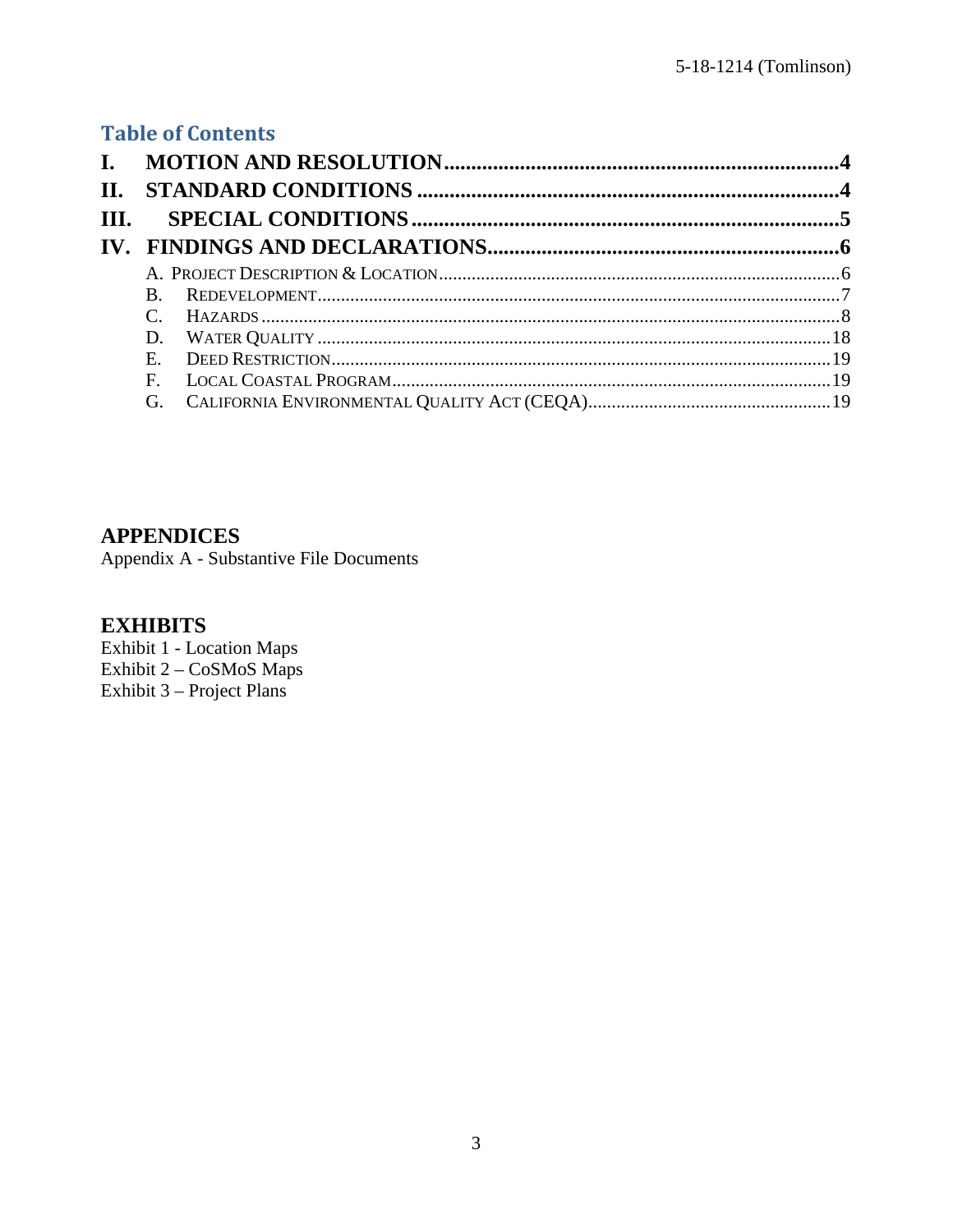# <span id="page-3-0"></span>**I. MOTION AND RESOLUTION**

### **Motion:**

*I move that the Commission approve Coastal Development Permit Application No. 5-18-1214 pursuant to the staff recommendation.*

Staff recommends a YES vote. Passage of this motion will result in approval of the permit as conditioned and adoption of the following resolution and findings. The motion passes only by affirmative vote of a majority of the Commissioners present.

#### **Resolution:**

*The Commission hereby approves a coastal development permit for the proposed development and adopts the findings set forth below on grounds that the development as conditioned will be in conformity with the policies of Chapter 3 of the Coastal Act and will not prejudice the ability of the local government having jurisdiction over the area to prepare a Local Coastal Program conforming to the provisions of Chapter 3. Approval of the permit complies with the California Environmental Quality Act because either 1) feasible mitigation measures and/or alternatives have been incorporated to substantially lessen any significant adverse effects of the development on the environment, or 2) there are no further feasible mitigation measures or alternatives that would substantially lessen any significant adverse impacts of the development on the environment.* 

# <span id="page-3-1"></span>**II. STANDARD CONDITIONS**

This permit is granted subject to the following standard conditions:

- 1. **Notice of Receipt and Acknowledgment**. The permit is not valid and development shall not commence until a copy of the permit, signed by the permittee or authorized agent, acknowledging receipt of the permit and acceptance of the terms and conditions, is returned to the Commission office.
- 2. **Expiration.** If development has not commenced, the permit will expire two years from the date on which the Commission voted on the application. Development shall be pursued in a diligent manner and completed in a reasonable period of time. Application for extension of the permit must be made prior to the expiration date.
- 3. **Interpretation.** Any questions of intent of interpretation of any condition will be resolved by the Executive Director or the Commission.
- 4. **Assignment.** The permit may be assigned to any qualified person, provided assignee files with the Commission an affidavit accepting all terms and conditions of the permit.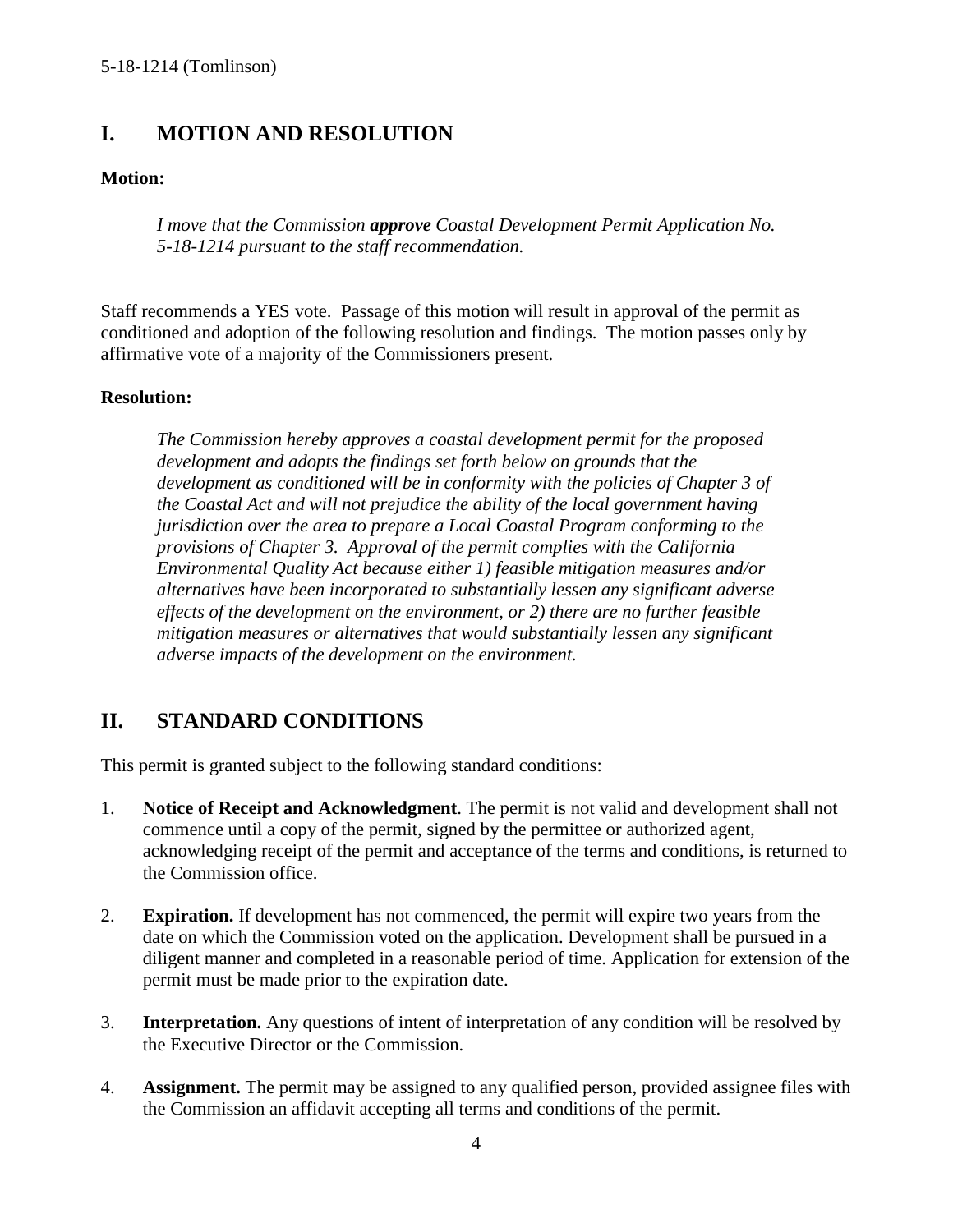5. **Terms and Conditions Run with the Land.** These terms and conditions shall be perpetual, and it is the intention of the Commission and the permittee to bind all future owners and possessors of the subject property to the terms and conditions.

## <span id="page-4-0"></span>**III. SPECIAL CONDITIONS**

This permit is granted subject to the following special conditions:

#### **1. No Future Shoreline Protection Device.**

**A.** By acceptance of this permit, the applicants agree, on behalf of themselves and all other successors and assigns, that no shoreline protection device(s) shall be constructed to protect the development approved pursuant to Coastal Development Permit No. 5-18-1214 including, but not limited to, the residence, garage, foundations, and any future improvements, in the event that the development is threatened with damage or destruction from flooding, waves, erosion, storm conditions, sea level rise, or other natural hazards in the future. By acceptance of this permit, the applicants acknowledge that the project is new construction for which there is no right to construct shoreline protection devices, and hereby waives, on behalf of themselves and all successors and assigns, any rights to construct such devices that may exist under applicable law.

**B.** By acceptance of this permit, the applicants further agree, on behalf of themselves and all successors and assigns, that the landowner(s) shall remove the development authorized by this permit, including the residence, garage, foundations, and hardscape if: (a) any government agency has ordered that the structures are not to be occupied due to coastal hazards, or if any public agency requires the structures to be removed; (b) essential services to the site can no longer feasibly be maintained (e.g., utilities, roads); (c) the development is no longer located on private property due to the migration of the public trust boundary; (d) removal is required pursuant to LCP policies for sea level rise adaptation planning; or (e) the development would require a shoreline protection device to prevent a-d above.

**C.** In the event that portions of the development fall to the beach before they are removed, the landowner(s) shall remove all recoverable debris associated with the development from the beach and/or ocean and lawfully dispose of the material in an approved disposal site. Such removal shall require a coastal development permit. Prior to removal, the permittee shall submit two copies of a Removal Plan to the Executive Director for review and written approval. The Removal Plan shall clearly describe the manner in which such development is to be removed and the affected area restored so as to best protect coastal resources, including the beach and Pacific Ocean.

#### **2. Conformance with Drainage Plan.**

By acceptance of this permit, the permittee agrees that development of the site shall conform with the drainage plan proposed by the applicants and attached to this staff report as Exhibit 3.2, indicating that site drainage will be directed to the four percolation pits located at the four corners of the subject site. Any proposed changes to the approved plan shall be reported to the Executive Director. No changes to the approved plan shall occur without a Commission amendment to this Coastal Development Permit unless the Executive Director determines that no amendment is legally required.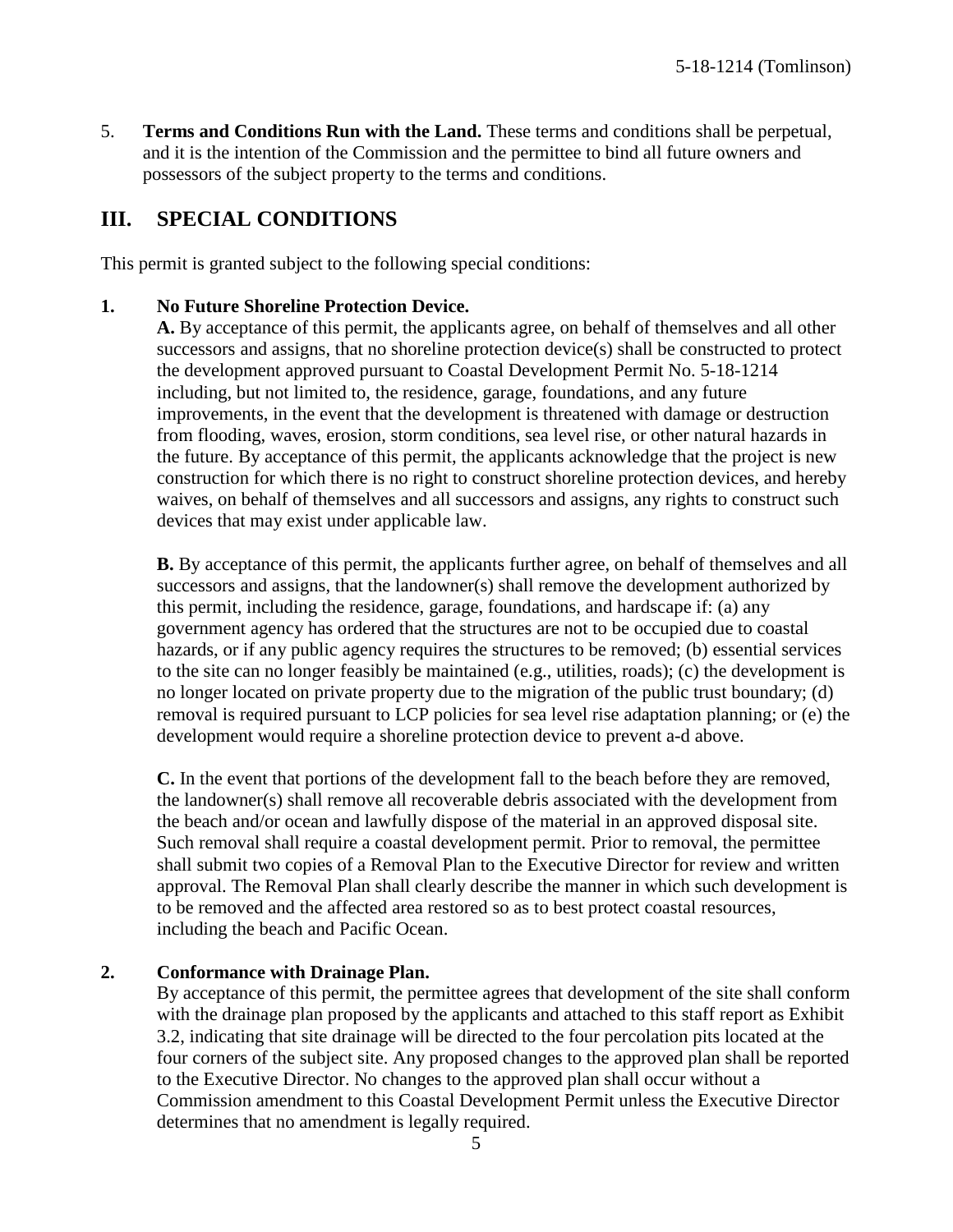- **3. Assumption of Risk, Waiver of Liability and Indemnity.** By acceptance of this permit, the applicants acknowledge and agree (i) that the site may be subject to hazards including, but not limited to, erosion, flooding, wave uprush, and sea level rise; (ii) to assume the risks to the applicants and the property that is the subject of this permit of injury and damage from such hazards in connection with this permitted development; (iii) to unconditionally waive any claim of damage or liability against the Commission, its officers, agents, and employees for injury or damage from such hazards; and (iv) to indemnify and hold harmless the Commission, its officers, agents, and employees with respect to the Commission's approval of the project against any and all liability, claims, demands, damages, costs (including costs and fees incurred in defense of such claims), expenses, and amounts paid in settlement arising from any injury or damage due to such hazards.
- **4. Deed Restriction.** PRIOR TO ISSUANCE OF THE COASTAL DEVELOPMENT PERMIT, the applicants shall submit to the Executive Director for review and approval documentation demonstrating that the landowner(s) have executed and recorded against the parcel(s) governed by this permit a deed restriction, in a form and content acceptable to the Executive Director: (1) indicating that, pursuant to this permit, the California Coastal Commission has authorized development on the subject property, subject to terms and conditions that restrict the use and enjoyment of that property; and (2) imposing the Special Conditions of this permit as covenants, conditions and restrictions on the use and enjoyment of the Property. The deed restriction shall include a legal description of the entire parcel or parcels governed by this permit. The deed restriction shall also indicate that, in the event of an extinguishment or termination of the deed restriction for any reason, the terms and conditions of this permit shall continue to restrict the use and enjoyment of the subject property so long as either this permit or the development it authorizes, or any part, modification, or amendment thereof, remains in existence on or with respect to the subject property.

# <span id="page-5-0"></span>**IV. FINDINGS AND DECLARATIONS**

## <span id="page-5-1"></span>**A. PROJECT DESCRIPTION & LOCATION**

The applicants are proposing a major remodel of an existing 1,858 square foot, 3 story, 35 feet high single family residence resulting in a 2826 square foot, 3 story, 35 feet high single family residence. Also proposed is the demolition of the existing detached 423 square foot, two car garage and construction of a new, 390 square foot, attached, two car garage. The project also includes construction of a new 200 square foot roof deck with a 3', 2" surrounding wall with a 13' by 2' glass panel insert on the western side. The glass panel with include etched designs to avoid bird strikes (no decals will be used). The proposed additions will occur within the area between the existing residence and detached garage and above the proposed new garage.

The subject site, a 1,560 square foot lot, is located at 17-B Surfside Avenue, in the Surfside community of the City of Seal Beach, Orange County (Exhibit 1). The City of Seal Beach Zoning Code designates use of the site as Residential Low Density (RLD-9) and the proposed project is consistent this zoning designation. The City of Seal Beach does not have a Certified Land Use Plan (LUP) or Certified Local Coastal Program (LCP) and the land use designation is not certified by the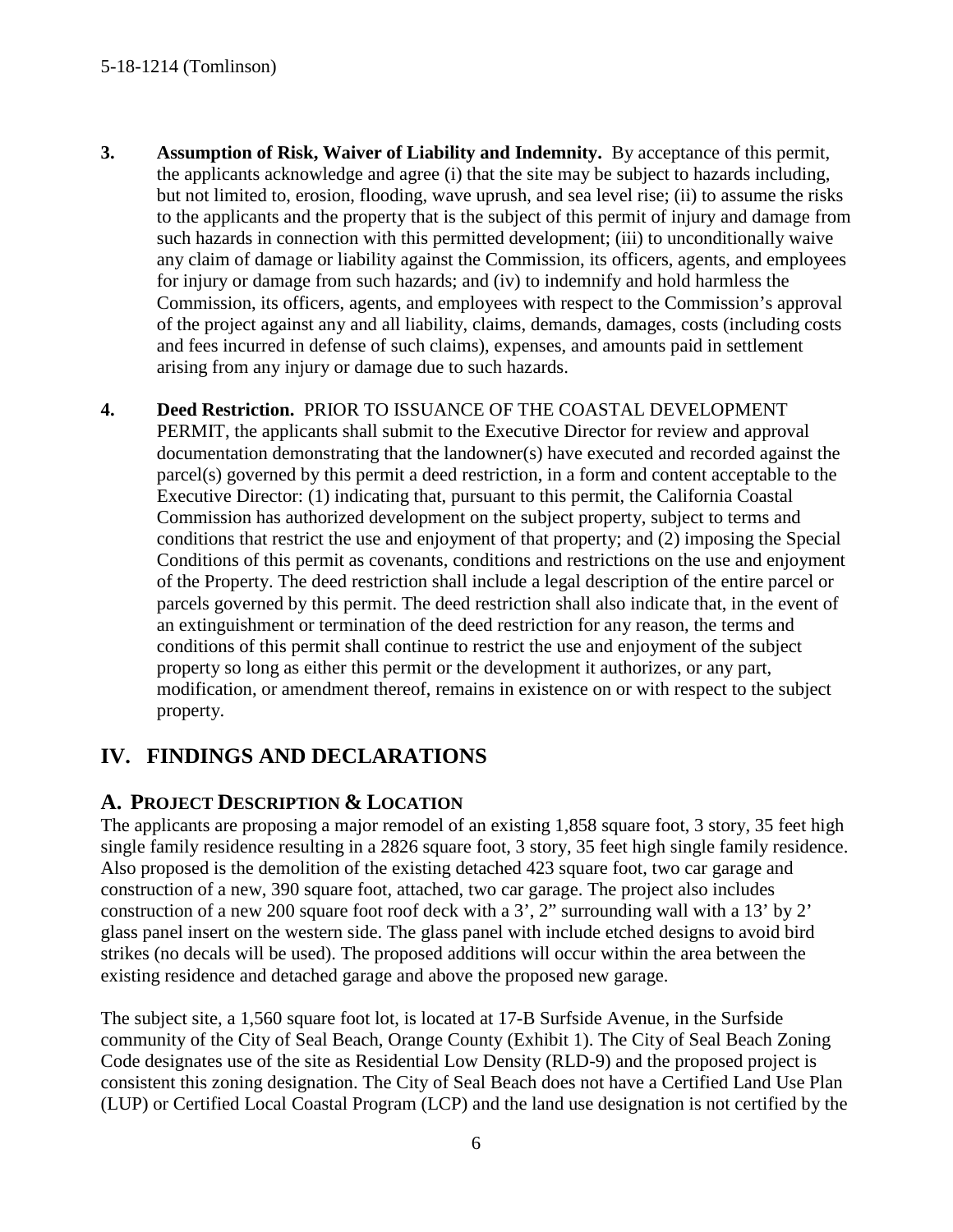Commission. The standard of review for this project in this area with no certified Local Coastal Program is the Chapter 3 policies of the Coastal Act.

Surfside is located on a low-lying, relatively narrow strip of land between two water bodies – the ocean (approximately 350 feet to the west) and Huntington Harbour (approximately 600 feet to the northeast). The subject site is separated from the sandy beachfront by Surfside Avenue and one row of residential lots, and does not itself front on the sandy beach. The project is located within an existing urban area, on an interior (non-waterfront) lot. To the north of the project site is Pacific Coast Highway, then commercial and residential development, and then the waters of Huntington Harbour (Exhibit 1, vicinity map).

Surfside Colony is a private, gated residential community in an urban residential area and is located just inland of the beach, between the first public road (Pacific Coast Highway) and the sea. The community is comprised of three (3) rows of homes (one of which is beachfront) that parallel the beach and ocean. The three rows of homes taper to two rows in the area of the subject site. The community is accessed by residents via a private road system. Formalized public access is not available through the Surfside community (though members of the public have been known to gain access to the beach at the community entry). However, vertical public access to the beach is provided downcoast of the project site at the end of Anderson Street (Exhibit 1). In addition, the Commission conditioned coastal development permit P-75-6364 to allow public access to the beach through Surfside via the Surfside ingress/egress point at the southeastern end (along Anderson Street) of Surfside during daylight hours. Lateral public access is available along Sunset County beach, seaward of the Surfside Colony's 80-foot wide property between the first line of houses and the sea.

#### <span id="page-6-0"></span>**B. REDEVELOPMENT**

The issue of whether this project constitutes "new development" or more minor improvements/remodel is important in evaluating the proposed project and in determining application of appropriate special conditions necessary to address site hazards. For a project that constitutes "new development" (as opposed to a minor improvements/remodel), the entire structure must comply with all Coastal Act Chapter 3 policies - and, hence, in this case include sufficient measures to assure potential hazards effecting the site are reduced. (14, Cal. Code Regs. §§ 13250).

While the dividing line between minor improvements/remodel and "new development" is not always clear, at a certain point, substantial alterations to a home can no longer be considered minor improvements/remodel, but instead must be considered new development. Although the Coastal Act and its implementing regulations do not define "improvement," Section 13252(b) of the Commission's regulations states that the "replacement" of 50 percent or more of a single-family residence constitutes a replacement structure requiring a coastal development permit. Consequently, the Commission has looked at the extent of alteration to an existing structure to determine whether it alters the existing residence to such a significant degree that the entire structure constitutes "new development", which then must, as a whole, comply with Coastal Act policies. In this case, the proposed area of addition will result in a 52% increase in area, exceeding the 50% threshold typically used by the Commission in determining whether a project constitutes new development (existing square footage is 1858 square feet and the proposed additional square footage is 968 square feet, or  $968/1858 = 52\%$  addition). Additionally, significant changes are proposed to the roof area to accommodate the residential addition and to replace part of the existing roof. The existing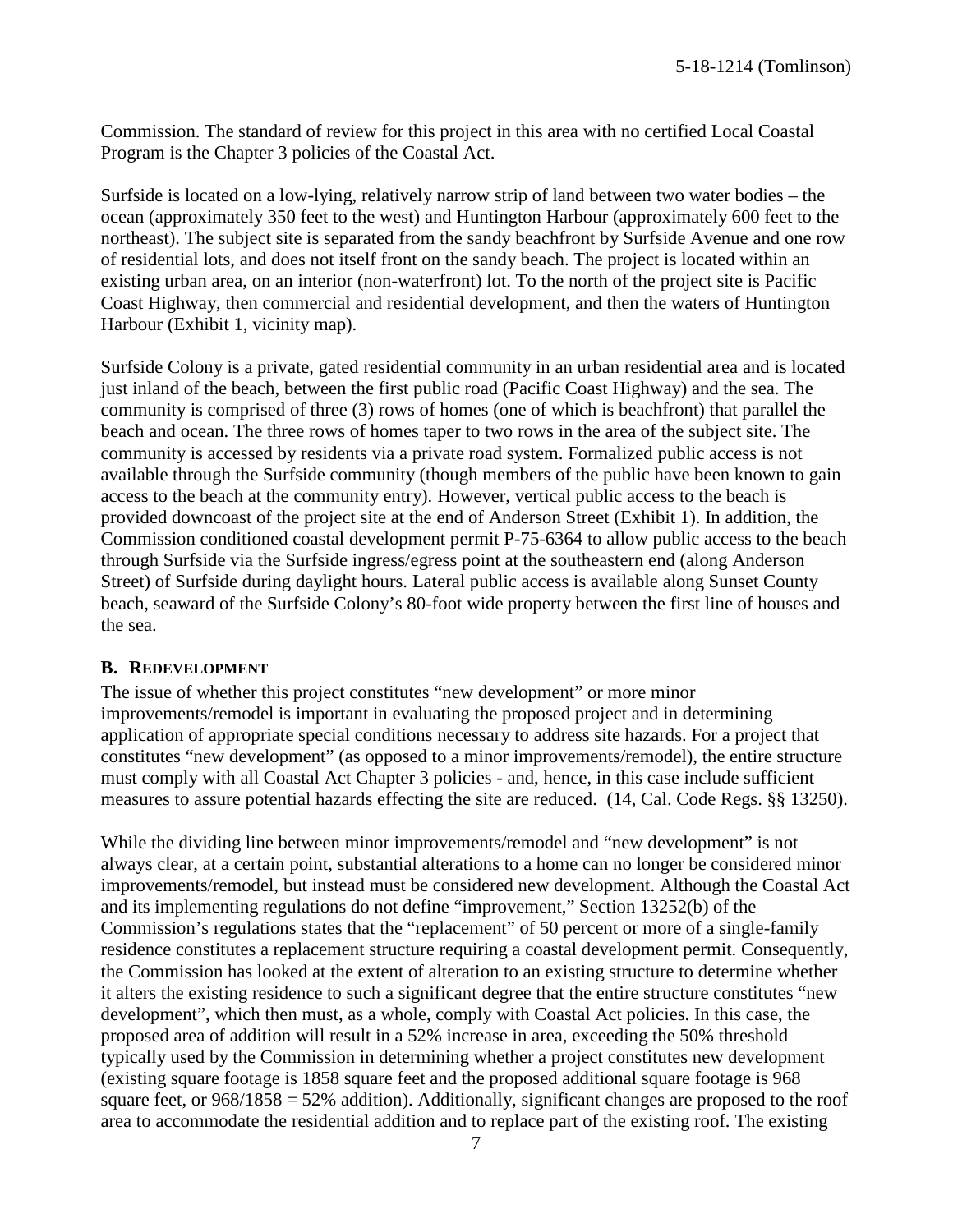roof area to remain is 455 square feet (including the revised roof deck). The new roof area over the addition, together with the existing roof area to be replaced with new roof totals 650 square feet. Thus, the area of the new roof will be 70% over the area of the existing roof  $(455/650 = 70\%)$ . Therefore, the proposed project constitutes significant alterations to the existing residence (including more than 50% addition to the existing residence and more than 50% new roof area) such that the whole project must be considered new development. Therefore the Coastal Commission considers the project to be new development. Thus, the redeveloped residence must comply with the applicable standards of the Coastal Act, including the hazards policies, as discussed further below.

### <span id="page-7-0"></span>**C. HAZARDS**

Coastal Act Section 30253 states, in pertinent part:

*New Development shall do all of the following:* 

- *(a) Minimize risks to life and property in areas of high geologic, flood, and fire hazard.*
- *(b) Assure stability and structural integrity, and neither create nor contribute significantly to erosion, geologic instability, or destruction of the site or surrounding area or in any way require the construction of protection devices that would substantially alter natural landforms along bluffs and cliffs.*

Due to its low-lying location between the oceanfront and the harbor, an inherently dynamic and potentially hazardous area, the project site must be examined for the potential for erosion, flooding, wave attack and wave runup hazards, including consideration of potential impacts due to severe storm events. Moreover, these hazards may be exacerbated by expected future sea level rise, which must also be considered. In this geographic area, the main concerns raised by development are potential exposure of the proposed development to coastal flood and/or erosion hazards and whether future hazardous conditions (including the possibility of flooding from either the beach or harbor) might eventually lead to a request to build a shoreline protection device to protect the proposed development. Flooding from the harbor inland of the subject site may actually occur earlier than beach flooding and erosion from the ocean. This inland flooding could impact roadways and other infrastructure, limiting access to residences and damaging necessary public services. Although development currently exists between the subject site and the ocean and harbor, sea level rise models suggest the site will likely become at risk within the expected 75-year life of the proposed mixed use structure. To address questions raised by these issues, the applicants' coastal engineer provided a Coastal Hazard and Wave Runup Study (GeoSoils, Inc., April 24, 2019).

The Surfside/Sunset Beach community, where the subject site is located, has historically experienced flooding and damage from storm waves, and areas adjacent to the harbor can flood now during high tides, or high tides combined with storms. In response to these recurring flood problems, the community has developed several programs to minimize beach loss and flood risk. The US Army Corps of Engineers (USACE), in conjunction with the city and county, undertakes a periodic beach replenishment program that is on-going for more than 50 years. The periodic USACE replenishment enhances the beach areas and reduces flooding, but occurs only with a sustained financial commitment from the different funding agencies. In addition, a seasonal berm is constructed annually on the public beach seaward of the Surfside community, intended to provide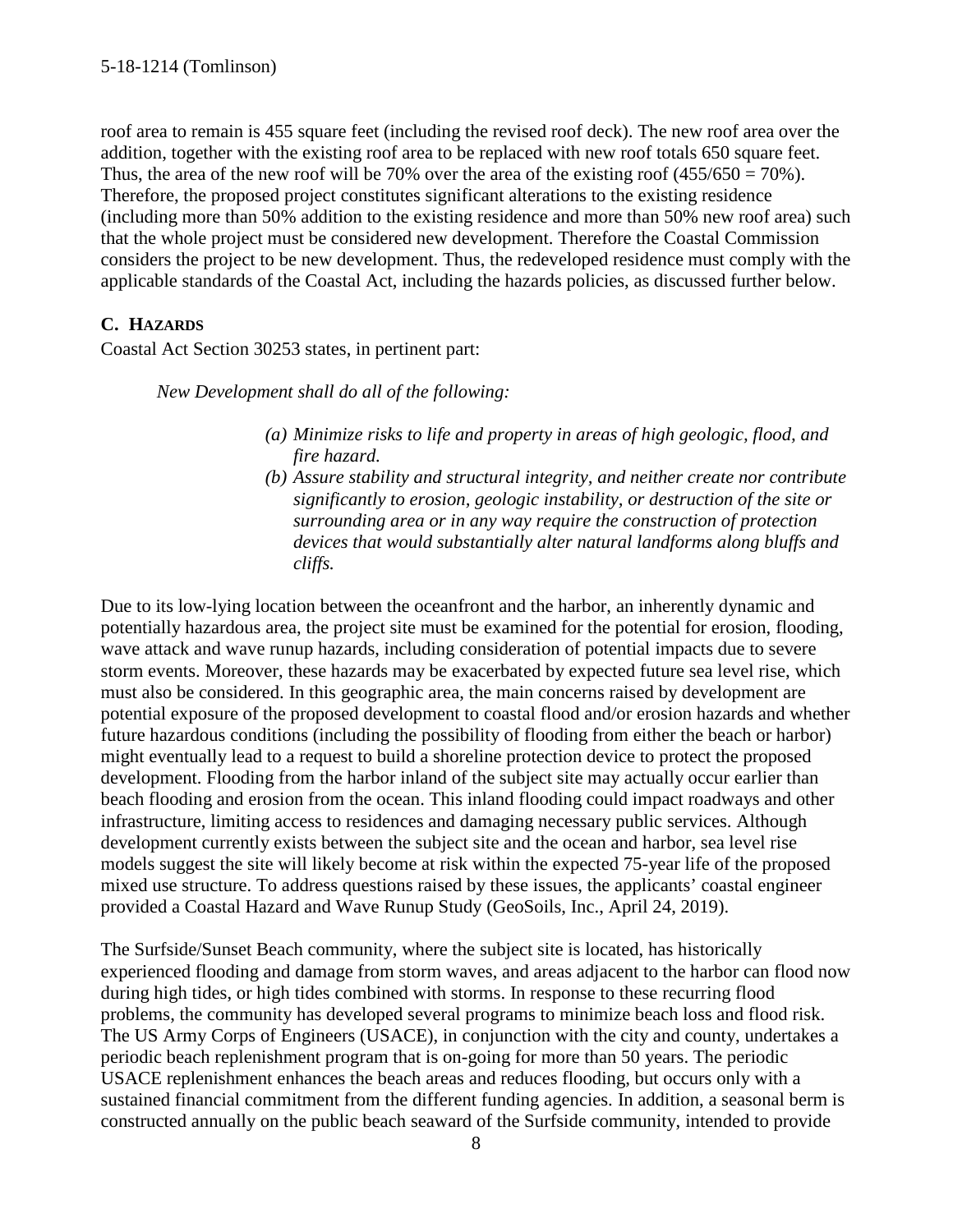protection from winter storms. Without ongoing interventions such as these, much of the lower lying areas of the Surfside/Sunset Beach communities, would likely be at increased risk from flooding, and shoreline areas would be at risk from erosion. With rising sea level, these risks are likely to increase unless the interventions become larger or more frequent to keep up with the future hazards.

#### **Sea Level Rise**

 $\overline{a}$ 

Sea level has been rising for many years. Several different approaches have been used to analyze the global tide gauge records in order to assess the spatial and temporal variations, and these efforts have yielded sea level rise rates ranging from about 1.2 mm/year to 1.7 mm/year (about 0.5 to 0.7 inches/decade) for the 20th century, but since 1990 the rate has more than doubled, and the rate of sea level rise continues to accelerate. Since the advent of satellite altimetry in 1993, measurements of absolute sea level from space indicate an average global rate of sea level rise of 3.4 mm/year or 1.3 inches/decade – more than twice the average rate over the 20th century and greater than any time over the past one thousand years.<sup>[1](#page-8-0)</sup> Recent observations of sea level along parts of the California coast have shown some anomalous trends; however, the best available science demonstrates that the climate is warming, and such warming is expected to cause sea levels to rise at an accelerating rate throughout this century.

The State of California has undertaken significant research to understand how much sea level rise to expect over this century and to anticipate the likely impacts of such sea level rise. In April 2017, a working group of the Ocean Protection Council's (OPC) Science Advisory Team released *Rising Seas in California: An Update on Sea-Level Rise Science*. [2](#page-8-1) This report synthesizes recent evolving research on sea level rise science, notably including a discussion of probabilistic sea level rise projections as well as the potential for rapid ice loss leading to extreme sea level rise. This science synthesis was integrated into the OPC's *State of California Sea-Level Rise Guidance 2018 Update*. [3](#page-8-2) This Guidance document provides high-level, statewide recommendations for state agencies and other stakeholders to follow when analyzing sea level rise. Notably, it provides a set of projections that OPC recommends using when assessing potential sea level rise vulnerabilities for various projects. Taken together, the Rising Seas science report and updated State Guidance account for the current best available science on sea level rise for the State of California. The updated probabilistic projections in the 2017 Rising Seas report and the 2018 OPC Guidance suggest sea levels could rise between 2.1 and 6.7 feet by 2100 at the Los Angeles tide gauge<sup>[4](#page-8-3)</sup>, depending on future greenhouse gas emissions. The OPC Guidance recommends that development of only moderate adaptive capacity, including residential development, use the high end of this range, 6.7 feet, to inform decisions regarding development. The updated Rising Seas science report and OPC Guidance also

<span id="page-8-2"></span>[http://www.opc.ca.gov/webmaster/ftp/pdf/agenda\\_items/20180314/Item3\\_Exhibit-A\\_OPC\\_SLR\\_Guidance-rd3.pdf](http://www.opc.ca.gov/webmaster/ftp/pdf/agenda_items/20180314/Item3_Exhibit-A_OPC_SLR_Guidance-rd3.pdf)

<span id="page-8-0"></span><sup>&</sup>lt;sup>1</sup> <http://www.opc.ca.gov/webmaster/ftp/pdf/docs/rising-seas-in-california-an-update-on-sea-level-rise-science.pdf>

<span id="page-8-1"></span> $2^2$  Griggs, G, Árvai, J, Cayan, D, DeConto, R, Fox, J, Fricker, HA, Kopp, RE, Tebaldi, C, Whiteman, EA (California) Ocean Protection Council Science Advisory Team Working Group). Rising Seas in California: An Update on Sea-Level Rise Science. California Ocean Science Trust, April 2017. <sup>3</sup> OPC State of California Sea-Level Rise Guidance, 2018 Update:

<span id="page-8-3"></span><sup>&</sup>lt;sup>4</sup> The OPC Guidance provides sea level rise projections for 12 California tide gauges, and recommends using the projections from the tide gauge closest to the project site. The projections for the LA tide gauge can be found on page 72 of the OPC Guidance.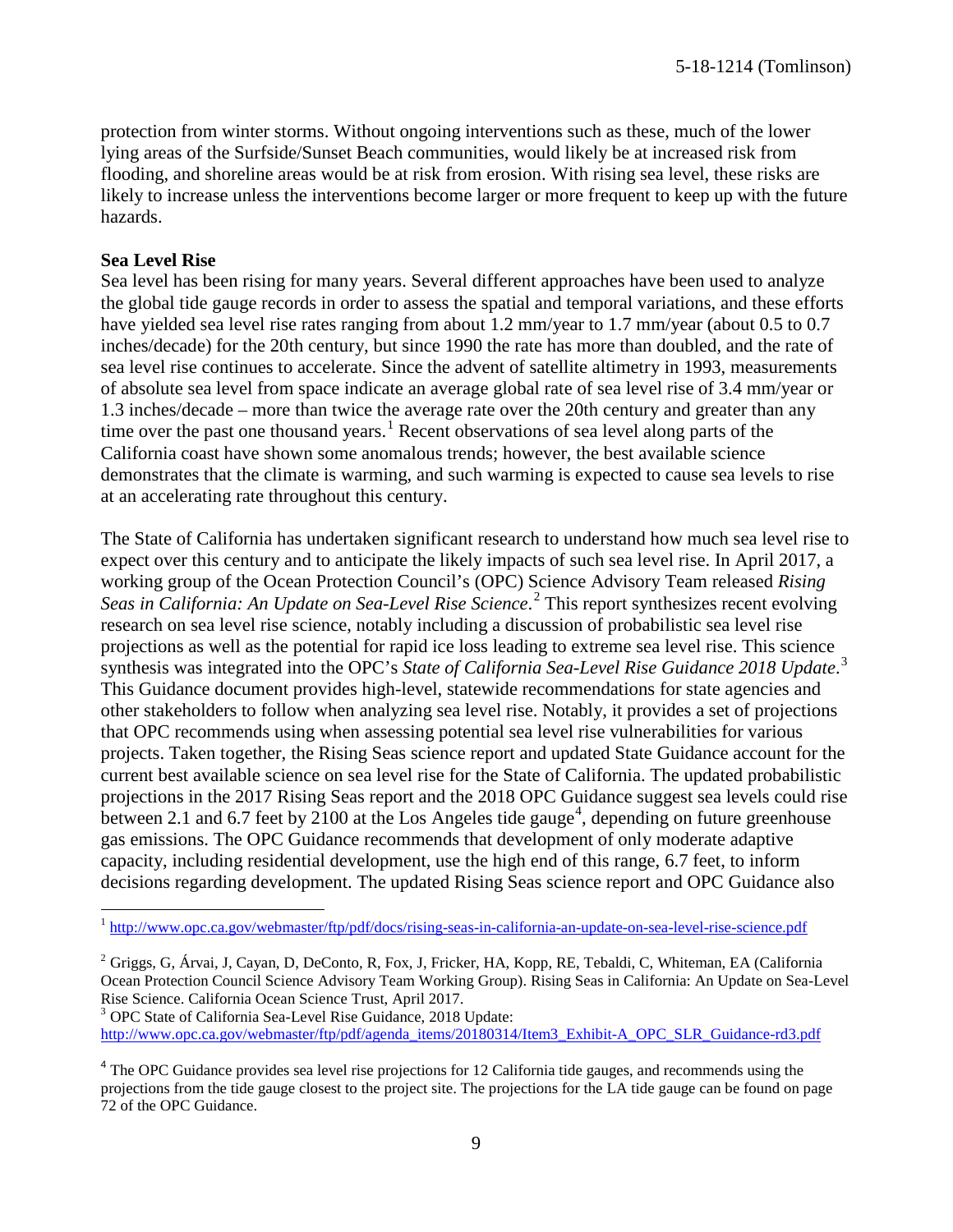include an extreme scenario (termed the "H++" scenario) of 9.9 feet of sea level rise by 2100 based on recent modelling efforts that look at possible sea level rise associated with rapid ice sheet loss. These projections and recommendations are incorporated into the 2018 update of the Coastal Commission Sea Level Rise Policy Guidance<sup>[5](#page-9-0)</sup>.

As our understanding of sea level rise continues to evolve, it is possible that sea level rise projections will continue to change as well (as evidenced by the recent updates to best available science). While uncertainty will remain with regard to exactly how much sea levels will rise and when, the direction of sea level change is clear and it is critical to continue to assess sea level rise vulnerabilities when planning for future development. Importantly, maintaining a precautionary approach that considers high or even extreme sea level rise rates and includes planning for future adaptation will help ensure that decisions are made that will result in a resilient coastal California.

On the California coast the effect of a rise in sea level will be the landward migration of the intersection of the ocean with the shore, which will result in increased flooding, erosion, and storm impacts to coastal areas. On a relatively flat beach, with a slope of 40:1, a simple geometric model of the coast indicated that every centimeter of sea level rise will result in a 40 cm landward movement of the ocean/beach interface. For fixed structures on the shoreline, such as a seawall, an increase in sea level will increase the inundation of the structure. More of the structure will be inundated or underwater than is inundated now and the portions of the structure that are now underwater part of the time will be underwater more frequently. Accompanying this rise in sea level will be an increase in wave heights and wave energy. Along much of the California coast, the bottom depth controls the nearshore wave heights, with bigger waves occurring in deeper water. Since wave energy increases with the square of the wave height, a small increase in wave height can cause a significant increase in wave energy and wave damage. Combined with the physical increase in water elevation, a small rise in sea level can expose previously protected back shore development to increased wave action, and those areas that are already exposed to wave action will be exposed more frequently, with higher wave forces. Structures that are adequate for current storm conditions may not provide as much protection in the future.

Rising sea levels are exacerbating and will continue to intensify hazards along the shoreline, including inundation, storm flooding, erosion, saltwater intrusion into aquifers, groundwater rise, and liquefaction. Some shoreline development will experience increasingly hazardous conditions over time; therefore, to ensure safety and structural integrity consistent with Section 30253 of the Coastal Act, development must be sited and designed in such a way that takes into account the anticipated impacts of sea level rise over the full time span of its economic life. Changing conditions could also alter the anticipated impacts of the development upon coastal resources. In particular, coastal resources such as beaches and wetlands that are located just inland of the sea could disappear if they are squeezed between rising sea levels and a fixed line of development on the shoreline, thus impacting public access, recreation, visual, and other coastal resources. Therefore, to be consistent with the Chapter 3 policies of the Coastal Act, proposed development must be sited, designed, and conditioned in such a way that considers the impact of the development upon coastal resources over its full economic life, avoiding and mitigating those impacts as appropriate.

<span id="page-9-0"></span> $\overline{a}$ <sup>5</sup> https://www.coastal.ca.gov/climate/slrguidance.html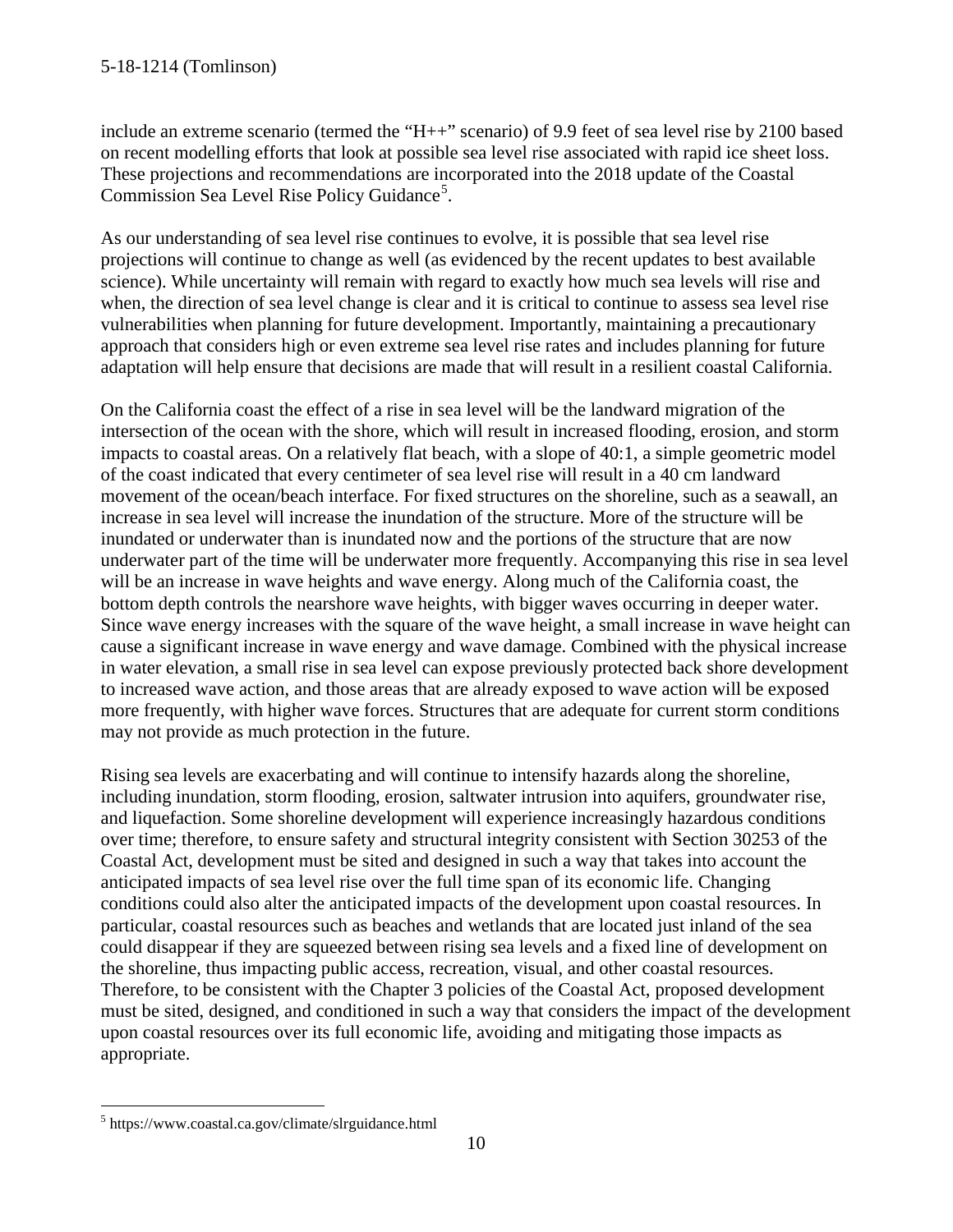#### **Adverse Coastal Impacts Due to Shoreline Protection Devices**

The Coastal Act discourages shoreline protection devices because they generally cause significant impacts on coastal resources and can constrain the ability of the shoreline to respond to dynamic coastal processes. This is expected to be exacerbated with future sea level rise. Adverse impacts associated with shoreline protection devices include: as a sandy beach erodes, the shoreline will generally migrate landward, toward the structure, resulting in reduction and/or loss of public beach area and in some cases, public trust lands, while the landward extent of the beach does not increase; oftentimes the protection structure is placed on public land rather than on the private property it is intended to protect, resulting in physical loss of beach area formerly available to the general public; the shoreline protection device may actually increase the rate of loss of beach due to wave deflection and/or scouring (this is site-specific and varies depending on local factors); shoreline protection devices cause visual impacts and can detract from a natural beach experience, adversely impacting public views; and, shoreline protection devices can lead to [loss of ecosystem services,](http://www.esajournals.org/doi/abs/10.1890/14-0716.1) [loss of habitat, and reduction in biodiversity](http://pubs.usgs.gov/sir/2010/5254/pdf/sir20105254_chap19.pdf) compared to natural beaches.<sup>[6](#page-10-0)</sup> All of these impacts are likely to occur as a result of a shoreline protection device being constructed at this beach (Sunset Beach, which is about 200 feet from the subject site). Although the subject site is not a beachfront site, with expected sea level rise and related erosion and flooding, the area between the subject site and ocean waters is expected to narrow with time. Likewise, flooding from the harbor is expected to approach the subject site more and more in the future and groundwater rise, while an area of developing science, could exacerbate flood risks in future. Together, these risks raise the question of potential impacts to the subject site due to these coastal hazards, which in turn raises the question of a possible request for future shoreline protection at the site.

Shoreline protection devices, by their very nature, tend to conflict with various statewide LCPs and Chapter 3 policies because shoreline structures can have a variety of adverse impacts on coastal resources, including adverse effects on sand supply, public access, coastal views, natural landforms, and overall shoreline beach dynamics on and off site, ultimately resulting in the loss of beach. Because shoreline protection devices, such as seawalls, revetments, and groins, can create adverse impacts on coastal processes, Coastal Act Section 30253 specifically prohibits development that could *"…create [or] contribute significantly to erosion, geologic instability, or destruction of the site or surrounding area or in any way require the construction of protection devices that would substantially alter natural landforms along bluffs and cliffs."[7](#page-10-1)*

In order to avoid the adverse impacts of shoreline protection devices (described above), it is important to assure that new development (such as major remodel of an existing structure which constitutes new development, as is being proposed here) not be permitted shoreline protection to the extent such shoreline protection would be inconsistent with Coastal Act Chapter 3 coastal resource policies. If it is known that the development requires shoreline protection, it would be unlikely that such development could be found to be consistent with Section 30253 of the Coastal Act which, as stated above, requires that new development not *create nor contribute significantly to erosion, geologic instability, or destruction of the site or surrounding area,* given the well-known coastal resource impacts that shoreline protection typically causes.

 $\overline{a}$ 

<span id="page-10-0"></span><sup>&</sup>lt;sup>6</sup> Summarized from http://www.beachapedia.org/Seawalls

<span id="page-10-1"></span> $<sup>7</sup>$  However, section 30235 of the Coastal Act recognizes that "existing" development may be protected by a shoreline</sup> protection device subject to certain conditions. Section 30235 does not apply here because the proposed project is new development.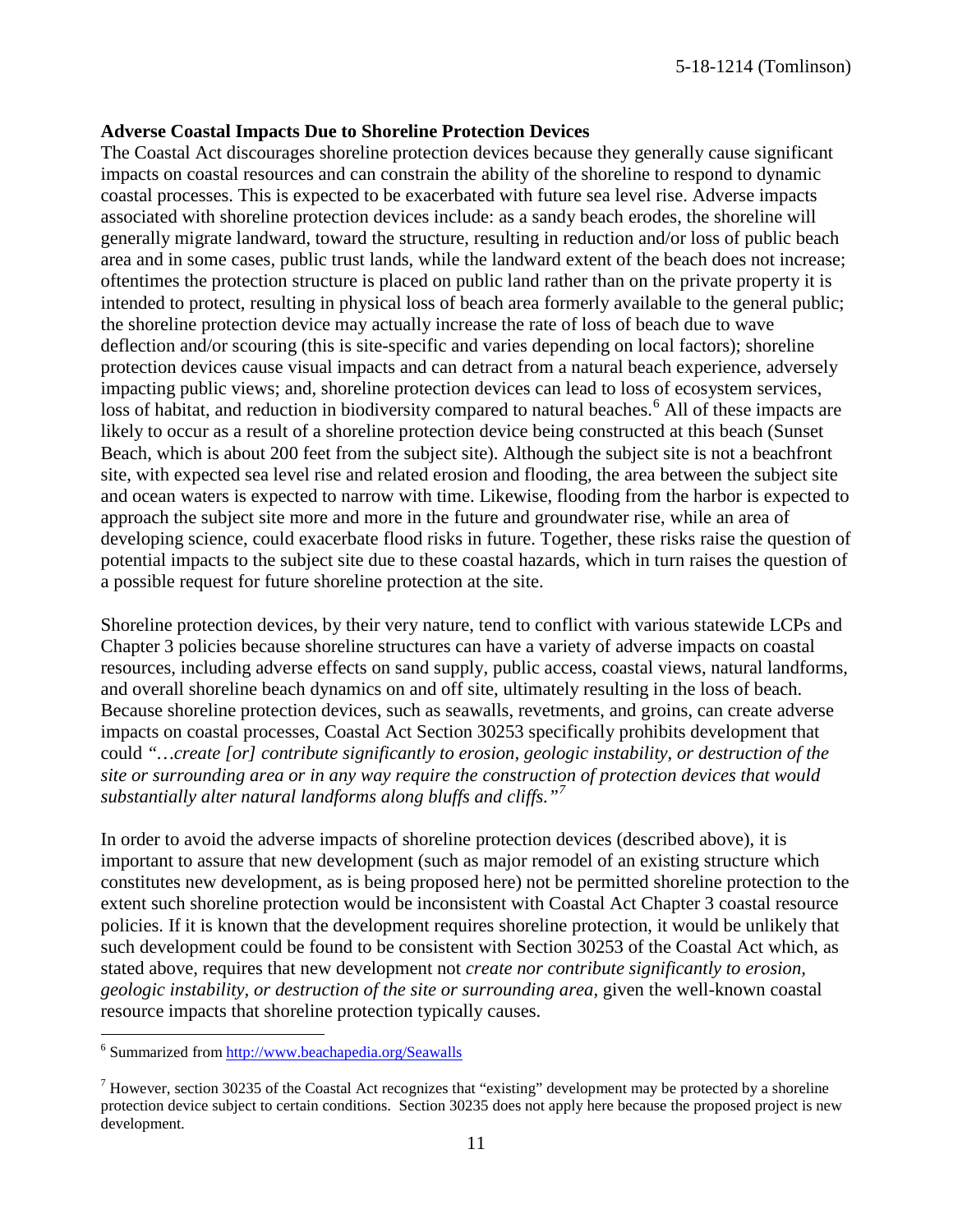#### **Public Costs/Loss of Public Beach/Impacts to Public Trust Lands**

Requests for shoreline protection devices are common when development is threatened by erosion, flooding, and storm activity. From a public access perspective, a major concern with shoreline protection is the threat of lost public beach area. As the beach erodes, the shoreline retreats landward toward developed areas. Shoreline protection devices also directly interfere with public access to tidelands by impeding the ambulatory nature of the boundary between public and private lands. The impact of a shoreline protection device on public access is most evident on a beach where wave run-up and the mean high tide line are frequently observed in an extreme landward position during the winter season. As the shoreline retreats landward due to the natural process of erosion, the boundary between public and private land also retreats landward. Construction of shoreline protection such as rock revetments and seawalls to protect private property would prevent any current or future migration of the shoreline landward, thus eliminating the distance between the high water mark and low water mark. As the distance between the high water mark and low water mark narrows or disappears, the seawall effectively eliminates lateral access opportunities along the beach as the entire area below the fixed high tideline becomes inundated. The ultimate result of a fixed tideline boundary (which would otherwise normally migrate and retreat landward, while maintaining a passable distance between the high water mark and low water mark overtime) is a reduction or elimination of the area of sandy beach available for public access and recreation.

Interference by shoreline protection devices can result in a number of adverse effects on the dynamic shoreline system and the public's ability to access the beach. First, changes in the shoreline profile, particularly changes in the slope of the profile which results from a reduced beach berm width, alter the usable beach area. A beach that rests either temporarily or permanently at a steeper angle than under natural conditions will have less horizontal distance between the mean low water and mean high water lines. This narrows the beach area available for public access. The second effect on access is through a progressive loss of sand as shore material is not available to nourish the nearshore sand bar. The lack of an effective bar can allow such high wave energy on the shoreline that materials may be lost far offshore where it is no longer available to nourish the beach. This affects public access again through a loss of beach area. Third, shoreline protection devices such as revetments, seawalls, and bulkheads cumulatively affect shoreline sand supply and public access by causing accelerated and increased erosion on adjacent public beaches. This effect may not become clear until such devices are constructed individually along a shoreline and they reach a public beach. In addition, if a seasonal eroded beach condition occurs with greater frequency due to the placement of a shoreline protection device on the subject site, then the beach would also accrete at a slower rate, if at all. Fourth, if not sited landward in a location that ensures that the seawall is only acted upon during severe storm events, beach scour during the winter season will be accelerated because there is less beach area to dissipate wave energy. Moreover, even when shoreline protection is not present, the placement of structures along an eroding shoreline can impact beach areas and public trust lands. As the shoreline migrates inland, structures may become located on beach areas and/or public trust lands, occupying land that would otherwise be available for public access, ecosystem services and other coastal resource benefits. In this case, the subject site is not currently located adjacent to the public sandy beach. But with sea level rise the location of the beach may well move inland, towards the subject site. Even though development is currently present between the site and the beach, that may not be the case in the future.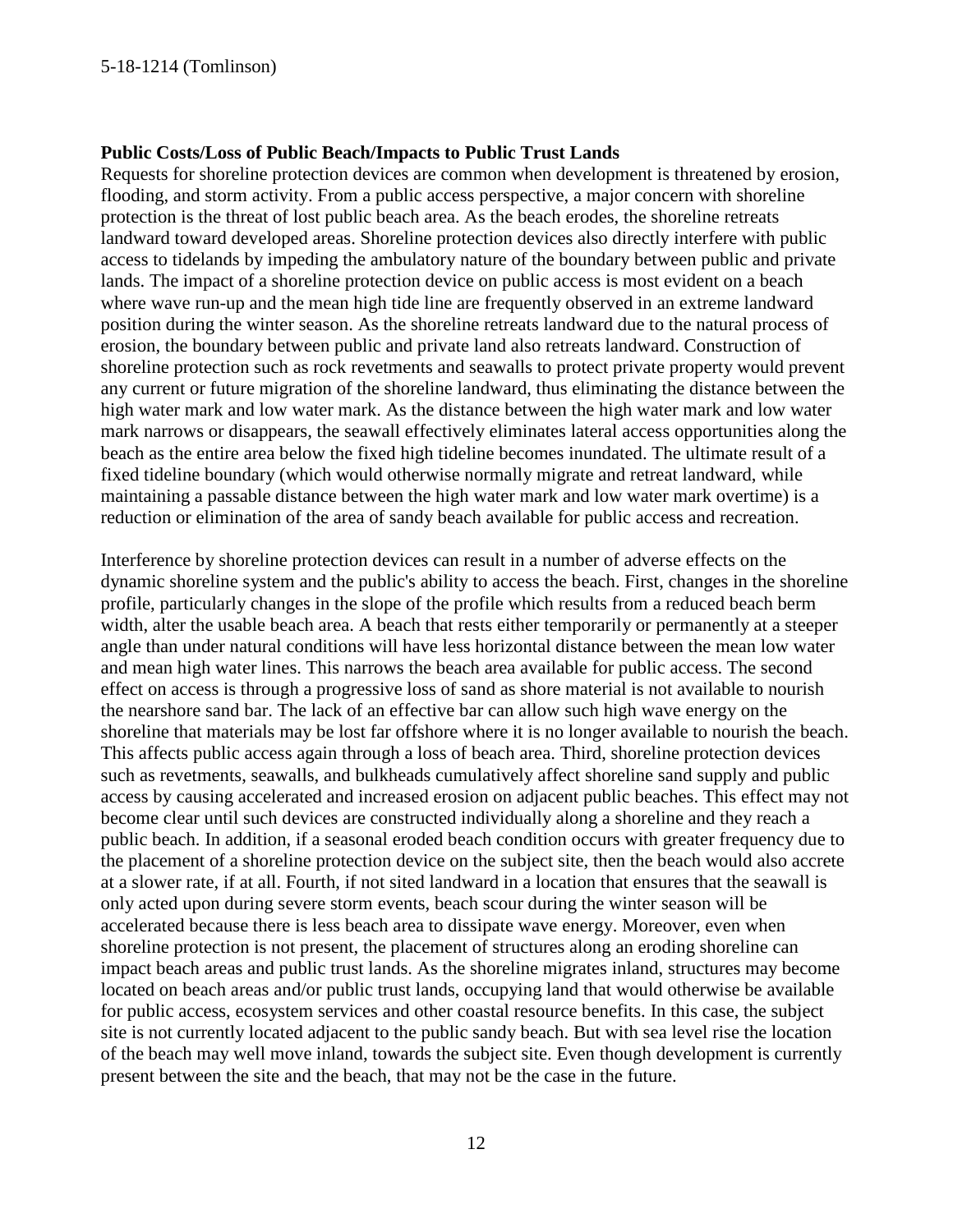Coastal hazards and shoreline protection devices also raise public trust concerns. The common law public trust doctrine protects the public's right to access tidelands, submerged lands, and navigable waters, which the State holds in trust for the public's use and enjoyment. This doctrine is enshrined in California's Constitution, which provides in Article X, section 4, that no individual may "exclude the right of way" to any "frontage or tidal lands of a harbor, bay, inlet, estuary, or other navigable water in this State." Cal. Const. Art. X, Sec. 4. The Constitution further directs the Legislature to enact laws that give the most "liberal construction" to Article X, section 4, so that access to navigable waters of the State "shall be always attainable for the people."

As discussed above, future sea level rise will cause the landward migration of the intersection of the ocean with the shore and, thus, the tidelands and submerged lands that are public trust resources. To the extent that shoreline protection devices contribute to erosion and blockage of the natural inland migration of the beach and shoreline, and thus result in the loss of natural beaches that allow the public to access tidelands and submerged lands, their construction is also inconsistent with the State's obligation to protect the public's right to access these areas. Knowing, as we do, that our understanding of how fast and how severe sea level rise will occur, and the precise impacts on particular coastal areas, is an evolving area of scientific inquiry, the Coastal Commission must act conservatively to manage public trust resources in a way that will protect them for future generations. For this additional reason, the Coastal Commission is unlikely to approve proposals for new development that require shoreline protection devices, as their construction threatens public trust resources managed by the Coastal Commission.

Moreover, private residential use is not a public trust use and the existence of private residential uses, such as the proposed project, on future public trust lands likely would conflict with the public's right to use and enjoy such lands. In addition, private development on public beaches creates conflicts with the public access and recreation policies of the Coastal Act. Thus, the Commission's action on this project must consider the effects on loss of public beach, public trust lands, natural shoreline processes, [loss of ecosystem services,](http://www.esajournals.org/doi/abs/10.1890/14-0716.1) and public access under current conditions, and under future conditions, when it is likely that the sandy beach shoreline currently located about 350 feet seaward of the subject site may erode and move inland, up to or past the subject site, and/or that flooding from the harbor, currently located approximately 600 feet inland, may result in inundation of the subject site. Rather than contemplate shoreline protection devices to protect new development in the future, current development proposals must consider adaptation measures that could be implemented should development become threatened.

#### **Site-Specific Evaluation**

In order to evaluate whether the proposed development would be consistent with Coastal Act Section 30253's requirement to minimize hazards, the applicants have submitted a Coastal Hazard & Wave Runup Study, prepared by GeoSoils, Inc., dated April 24, 2019 (Study). The Study states:

*"The modeling [CoSMoS] shows that the site is slightly vulnerable to flooding or inundation during the 100-year wave event and 125 cm (4.1 feet) of SLR. However, the lowest finished floor is at +12.9 feet NAVD88 and about 1 feet about* [above] *the street flow line. It should be noted than* [that] *many of the access streets, including Pacific Coast Highway (PCH), will flood. The flooding of PCH does not appear to directly come from the ocean in front of the site, but rather from bay waters flooding the low lying land areas behind the site. Based upon the CoSMoS modeling, the development is reasonably safe from SLR and 100-year*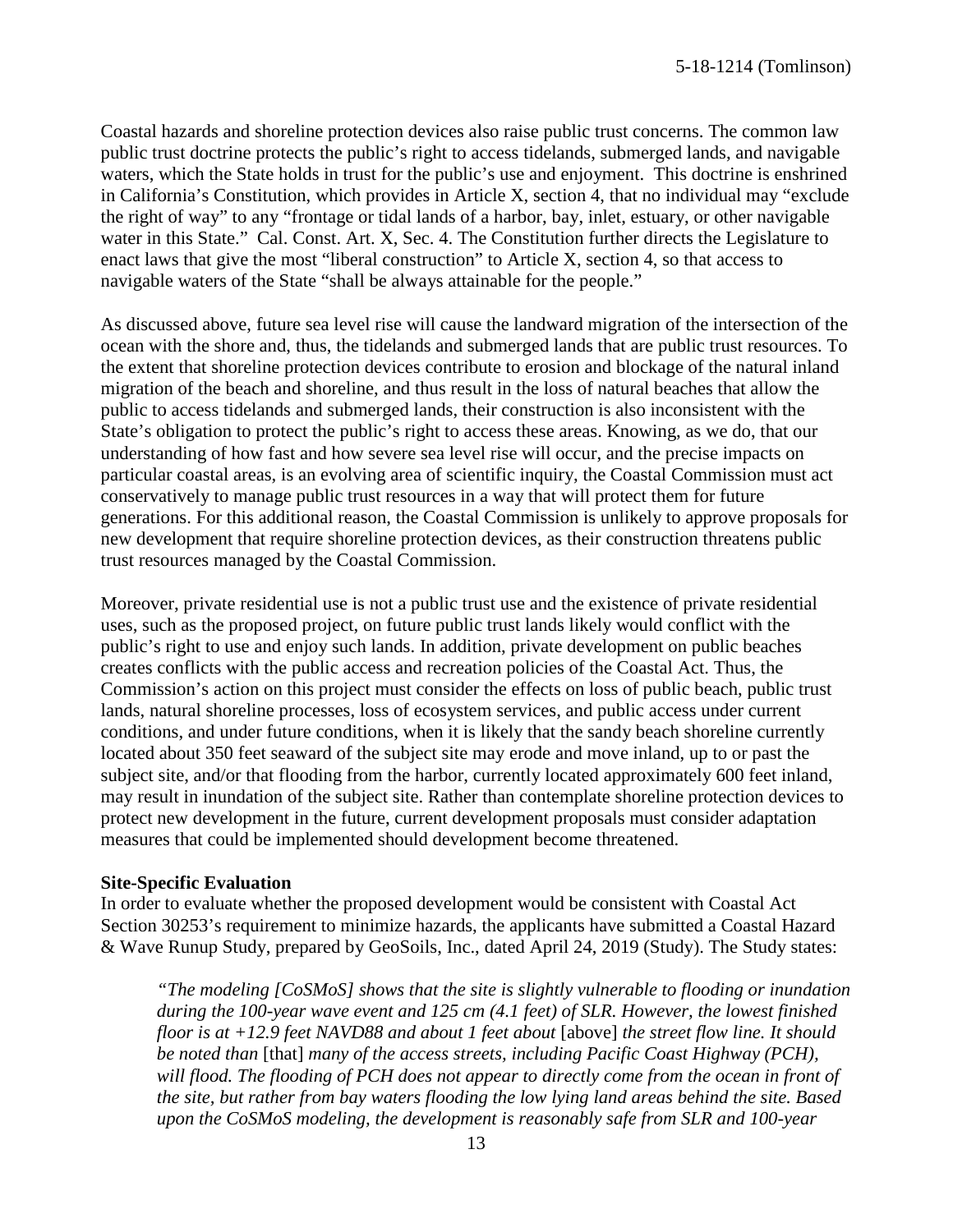*wave flooding over the design life* [75 years as recognized elsewhere in the Study] *of the development due to the proposed elevation of the finished floor above the area drainage."* 

The Study considers impacts to the site due to sea level rise of 4.1 feet, and finds that the proposed development is expected to be safe over the 75 year life. Seventy five years from 2020 will be 2095 (2100). However, 4.1 feet of SLR is closer to the low risk aversion probabilistic projections of 3.2 feet of SLR by 2100 in the Commission's SLR guidelines. The Study finds that applying the *Low Risk* aversion projection figures, the subject site is considered safe over the expected 75 year life of the proposed development. However, if the *Medium-High Risk* aversion figures (6.7 feet of SLR) are applied as recommended by the Commission's SLR Guidance, the site is only expected to be safe for roughly 60 years, 15 years short of the 75 year expected life of the development.

The 2018 Ocean Protection Council (OPC) Guidance and 2018 Coastal Commission Sea Level Rise Policy Guidance, which contain the current best available science on sea level rise, provide that residential structures, such as the proposed development, should examine the sea level rise projections associated with Medium-High risk aversion or 6.7 feet of SLR by 2100. Thus, applying the best available science standard, the proposed development may be threatened prior to its expected 75 year life. In addition, the updated Rising Seas science report and OPC Guidance also recognize the possibility of an extreme scenario (termed the "H++" scenario) of 9.9 feet of sea level rise by 2100 associated with possible future rapid ice sheet loss.

The Study argues that the low risk projection is applicable because there is a 5% probability that SLR will be about 4.1 feet in 2100, whereas the medium-high risk has only a 0.5% probability of occurring. However, it is important to note that probabilistic projections do not provide probabilities of occurrence of sea level rise, but rather probabilities that the ensemble of climate models used to estimate contributions of sea level rise (from thermal expansion, ice sheet loss, oceanographic conditions etc.) will predict a certain amount of sea level rise. In line with both the OPC Guidance and the CCC Guidance, applicants should understand the risks associated with higher sea level rise projections in order to develop adaptation pathways for the higher scenarios, even if projects are initially designed for lower projections. The low risk aversion scenarios are appropriately applied to projects that would have limited consequences or have a higher ability to adapt, such as decisions for sections of unpaved coastal trail, public accessways, and other small or temporary structures that are easily removable and would not have high costs if damaged. The medium-high risk aversion scenarios are appropriately applied to decisions with greater consequences and/or a lower ability to adapt, such as decisions regarding residential structures. This approach recognizes the need to develop methods that allow better incorporation of the evolving science into planning and decisionmaking processes going forward. The direction of sea level change is clear. Coastal California is already experiencing the impacts of rising sea levels, and impacts will increase in the future. According to the Rising Seas Report, "*a probabilistic approach to sea level rise projections, combined with a clear articulation of the implications of uncertainty and the decision support needs of affected stakeholders, is the most appropriate approach for use in a policy setting*." It is understood that as science continues to evolve and models are updated, the probability distribution of model results is likely to change.

The medium-high risk aversion probabilistic projection for this area for the year 2100 is 6.7 feet of sea level rise. Using the medium-high risk aversion, and based upon CoSMoS modeling, the project site will become threatened with sea level rise of somewhere between 4.9 feet and 5.7 feet of sea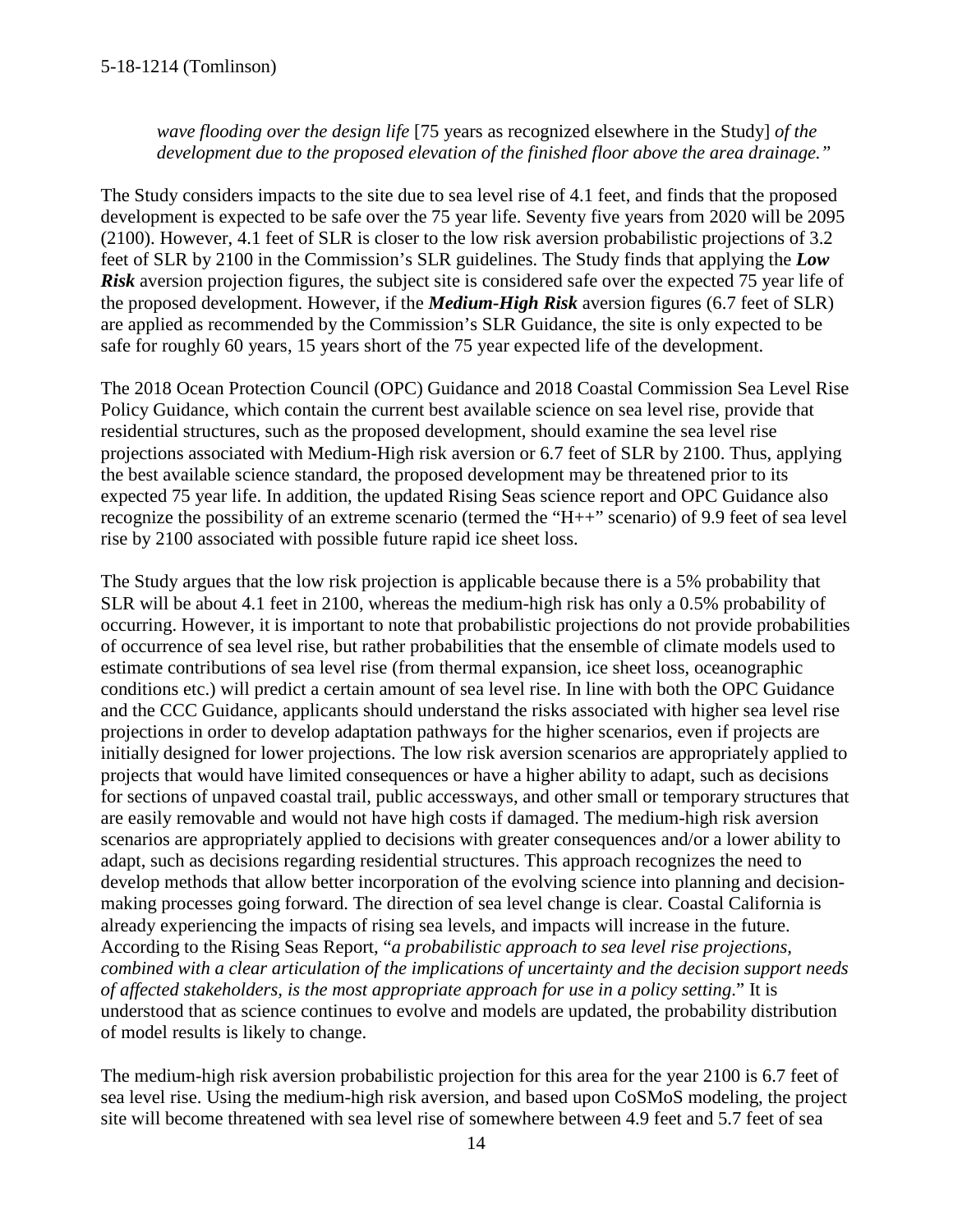level rise, sometime in the years between 2090 and 2100. With 6.7 feet of sea level rise, in 2100, the site will be underwater. If 100 year storm events are considered, projections are worse. Despite the Study's conclusion that "*the development is reasonably safe from SLR and 100-year wave flooding over the design life of the development due to the proposed elevation of the finished floor above the area drainage"*, review of CoSMoS modeling shows that with 100 year storm events, the site will become threatened with between 3.3 and 4.1 feet of sea level rise, which is expected to occur between years 2070 and 2080. In any case, it appears, based upon current best available science, that the site will likely be safe from SLR hazards until about the year 2080, about 15 years short of the expected 75 year life of the residence.

In this case, because with future sea level rise, the subject site may be threatened from both the harbor side as well as the ocean side, consideration of impacts due to protecting the proposed development must be considered not just from the ocean, but from the harbor as well. If the site is threatened by coastal hazards from the harbor side of development, as exacerbated by expected future sea level rise, then impacts will have also occurred to Pacific Coast Highway and the surrounding streets, including Surfside Avenue where the subject site is located. This will disrupt the ability of the site to be accessed by essential services such as access by public roads and the ability to be served by public infrastructure in the normal manner. Moreover, the flooding that may be likely at the site with future sea level rise may mean the subject site is no longer located on private property due to the migration of the public trust boundary.

USGS CoSMoS, the best available regional sea level rise modeling tool, shows that the subject site and surrounding area may be significantly impacted by future sea level rise (Exhibit 2) and related flooding. Impacts due to expected future sea level rise flooding will be worse when storm activity and possible groundwater impacts are also factored in. Because the best available science indicates the proposed development will be threatened by coastal hazards as a result of sea level rise towards the end of its 75 year life, under section 30253, the Commission may not approve the project unless it finds: 1) the project does not create or significantly contribute to erosion, geological instability, or destruction of the site or surrounding area (section 30253(b)), 2) the project assures stability and structural integrity (section 30253(b)), and 3) the project minimizes "risks to life and property" in areas of high flood hazard (section 30253(a)).

#### **No Shoreline Protection**

As discussed above, an important concern under section 30253 is the potential need for shoreline protection to protect against coastal hazards related to sea level rise, because shoreline protection devices typically conflict with section 30253(b)'s prohibition on new development that either creates or contributes significantly to erosion or destruction of a site. Here, the applicants have not proposed to construct a shoreline protection device and no shoreline protection would be authorized by this permit; however, nothing would prevent the applicants from requesting a shoreline protection device at some point in the future. Therefore, because of the numerous adverse impacts to coastal resources caused by shoreline protection devices (discussed above), which are relevant to this project, to comply with section 30253's prohibition on creating or significantly contributing to erosion and destruction of the site, it must be clear that, as new development, the development approved by this permit is not entitled to a shoreline protection device now or in the future. Therefore, **Special Condition 1** is imposed to require the applicants to acknowledge that, as new development, the applicants have no right to a shoreline protection device for the project and, in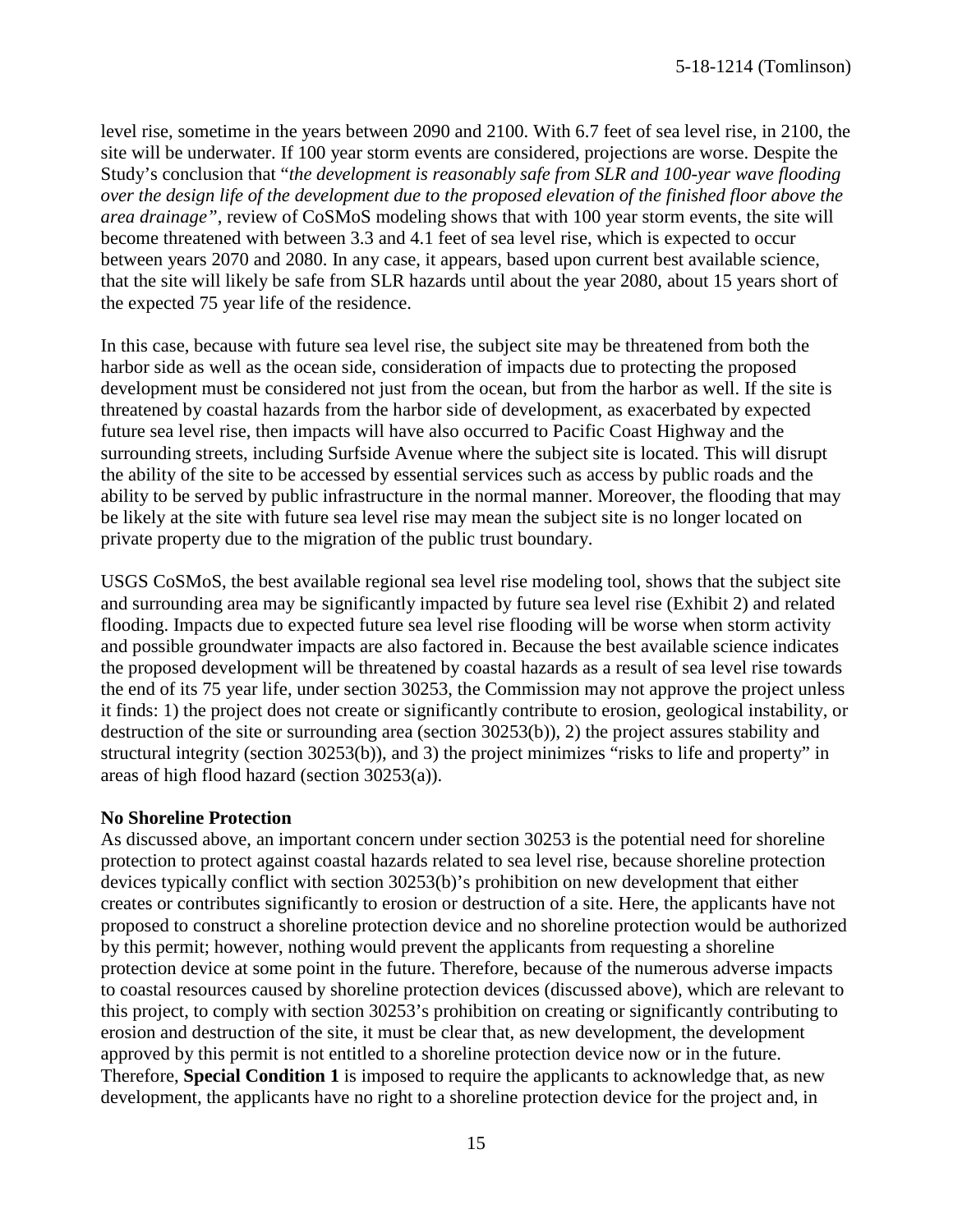fact, no future shoreline protection device will be constructed on site to protect the proposed development.

#### **Removal if Development is Threatened**

Given that coastal hazards may impact the proposed development to some extent during its economic life as a result of sea level rise, the Commission must also find that the project assures stability and structural integrity and minimizes "risks to life and property" in an area of high flood hazard without a shoreline protection device. Section 30253 does not prohibit development in a potentially hazardous area; rather, applicants must demonstrate that risks to life and property are minimized. Here, it is important to note that the site is not currently threatened by coastal hazards and is unlikely to be for many years, and has been designed to be stable and structurally sound under current conditions.

However, as discussed, the best available science indicates that sea level rise is occurring and coastal hazards may threaten the project site to some extent towards the end of its economic life, although there are uncertainties inherent in predicting exactly how and when the impacts discussed above will occur. The Study prepared for the proposed development (GeoSoils, 4/24/2019) identifies adaptation measures, including waterproofing the structure and installation of flood shields at doorways, and indicates that, as proposed, the design of the structure could accommodate these measures in the future, if necessary. Nevertheless, due to increasing sea level rise related coastal hazards in this area, the proposed development may become unstable at some point, posing risks to property and even life, and a shoreline protection device would not be an option for protecting the structure from coastal hazards. If, however, the new development were to be removed if threatened, rather than protected by a shoreline protection device, the proposed development may be found to be consistent with the Coastal Act hazards policies, because the structurally unsound or unsafe development would be removed, minimizing risks to property and life.

Therefore, the Commission imposes **Special Condition 1**, which requires the landowner to remove the development if: (a) any government agency has ordered that the structures are not to be occupied due to coastal hazards, or if any public agency requires the structures to be removed; (b) essential services to the site can no longer feasibly be maintained (e.g., utilities, roads); (c) the development is no longer located on private property due to the migration of the public trust boundary; (d) removal is required pursuant to LCP policies for sea level rise adaptation planning; or (e) the development would require a shoreline protection device to prevent a-d above. **Special Condition 1** requires that if any part of the proposed development becomes threatened by coastal hazards in the future, then the threatened development must be removed rather than protected in place. This condition recognizes that predictions of the future cannot be made with certainty, thereby allowing for development that is currently safe and expected to be for most of its economic life, but ensuring that the future risks of property damage or loss arising from sea level rise or other changed circumstances are borne by the applicants enjoying the benefits of new development, and not the public.

Because of the potential for loss of beach area (and associated public access and recreational resources) as sea levels continue to rise, this project also must be considered in light of sea level rise adaptation actions that may become necessary over time. The City of Seal Beach may develop sea level rise adaptation strategies and programs in conjunction with future preparation of a Local Coastal Program or through other means, which may include provisions on beach width to maintain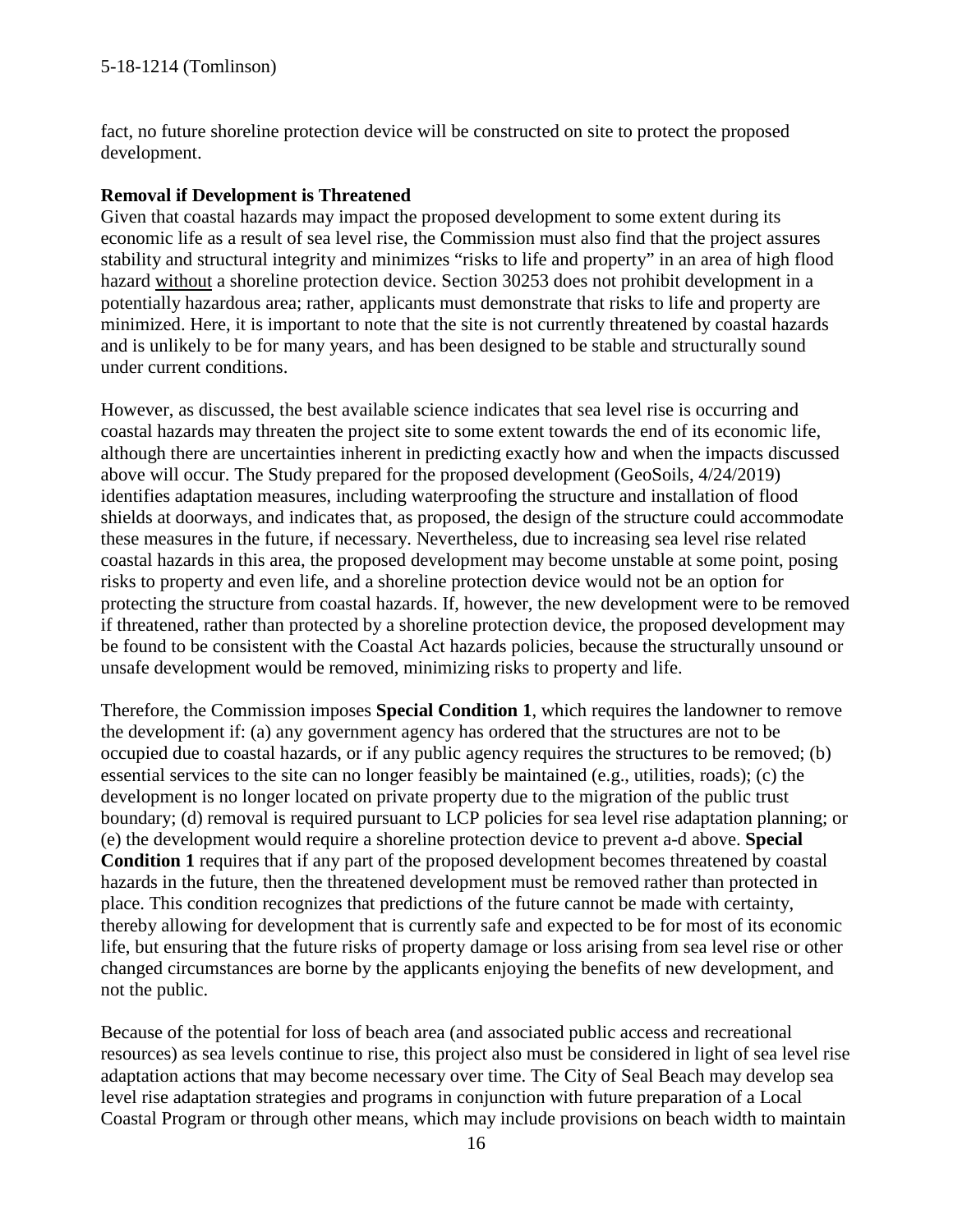public access, consistent with the Coastal Act. Such provisions could define minimum beach and/or dune widths that, once reached, could trigger removal or relocation of potentially threatened residences and thus allow the beach and public tidelands to naturally migrate inland. Therefore, **Special Condition 1** requires the land owner(s) to remove the development if required pursuant to LCP policies for sea level rise adaptation planning.

The Commission also finds that due to the possibility of storm waves, surges, flooding, erosion and other coastal hazards the applicants shall assume these risks as a condition of approval. Because this risk of harm cannot be completely eliminated, the Commission requires the applicants to waive any claim of liability against the Commission for damage to life or property which may occur as a result of the permitted development. The applicants' Assumption of Risk, Waiver of Liability and Indemnity, as required by **Special Condition 3**, will show that the applicants are aware of and understands the nature of the hazards which exist on the site, and that may adversely affect the stability or safety of the subject development, and will effectuate the necessary assumption of those risks by the applicants.

In addition, the Commission imposes **Special Condition 4,** which requires the applicants to record a deed restriction on the property, acknowledging the risks inherent in undertaking development in this dynamic area and acknowledging that the degree of future risk cannot be known with certainty today. Additionally, **Special Condition 4** imposes the terms and conditions of this permit as restrictions on use and enjoyment of the property and provides any prospective purchaser and any future owners of the site with recorded notice that the restrictions are imposed on the subject property. Therefore, the Commission finds that the proposed project, as conditioned, is consistent with the hazards and shoreline development policies of the Coastal Act.

#### **Conclusion**

The proposed development, as conditioned, can be found to be consistent with Section 30253 of the Coastal Act, which requires that risks to life and property be minimized, that stability and structural integrity are assured, and that proposed development neither create nor contribute significantly to erosion, geologic instability, or destruction of the site or surrounding area. Approval of the project, as conditioned, also is consistent with the Commission's obligation to manage and protect public trust resources.

## **D. PUBLIC ACCESS**

Section 30212 of the Coastal Act states in relevant part:

*(a) Public access from the nearest public roadway to the shoreline and along the coast shall be provided in new development projects except where:* 

*(2) adequate access exists nearby…* 

The protection of public access is an important aspect of the Coastal Act. Although the proposed development is not located on a beachfront lot, it is located within a locked gate community which is located between the sea and the first public road (Pacific Coast Highway). The proposed development will not change the public's ability to gain access to and/or to use the coast and nearby recreational facilities. Although Surfside Colony is a private, gated residential community and no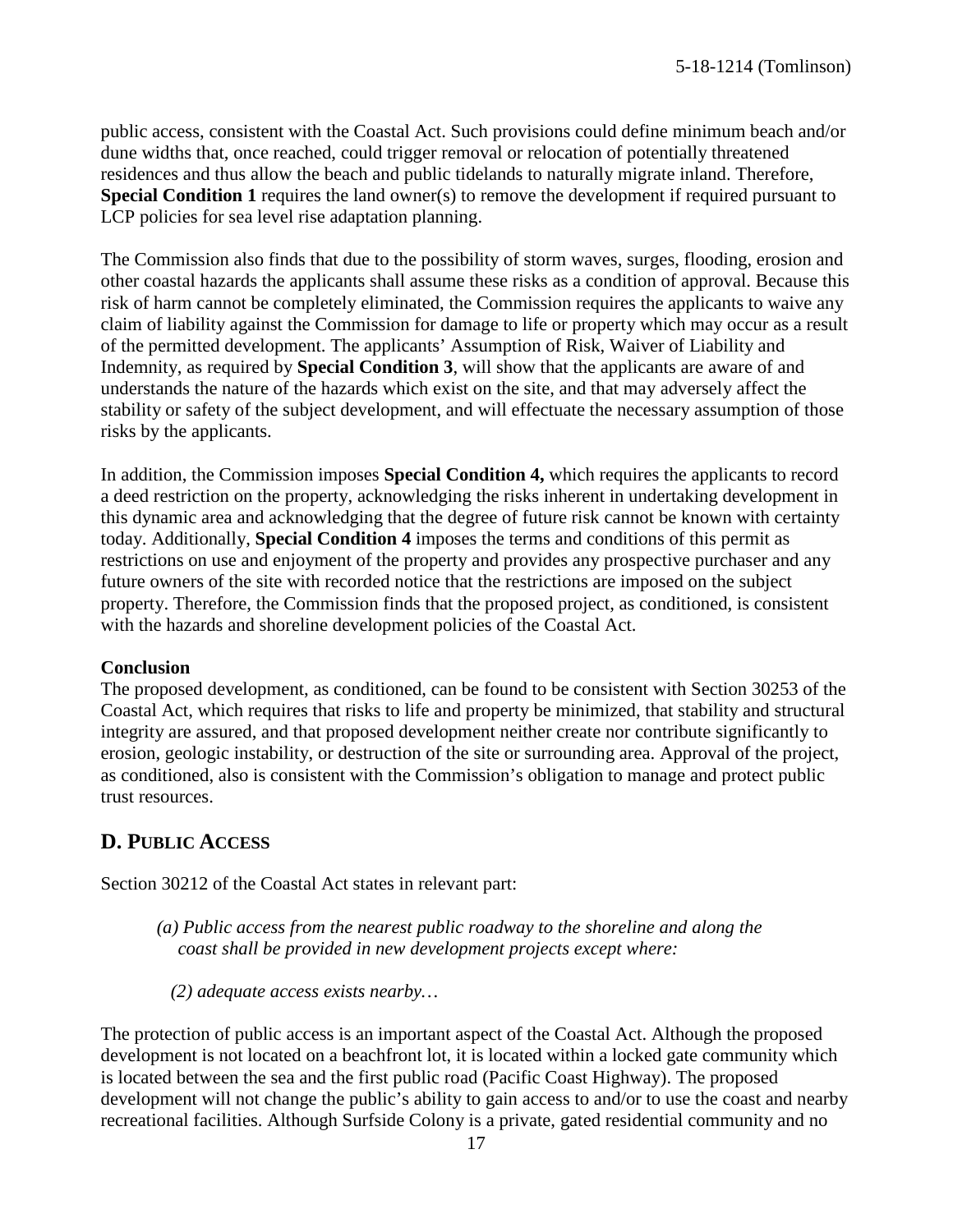formal public access is available via the entryway to the community (only resident/guest access is available), vertical public access is provided downcoast of the project site at the end of Anderson Street with adjacent public parking and lateral public access is available along Sunset County beach (seaward of the Surfside Colony's 80' wide property between the first line of houses and the sea). Also, the Commission conditioned Coastal Development Permit No. P-75-6364 to allow public pedestrian access through the Surfside Colony community through the community ingress/egress at the southeastern end of Surfside (along Anderson Street) during daylight hours. The proposed project, a major remodel of an existing single family residence (which rises to the level of "new development"), will have no impact on the existing public access conditions in the Surfside community.

### <span id="page-17-0"></span>**E. WATER QUALITY**

Section 30230 of the Coastal Act states:

*Marine resources shall be maintained, enhanced, and where feasible, restored. Special protection shall be given to areas and species of special biological or economic significance. Uses of the marine environment shall be carried out in a manner that will sustain the biological productivity of coastal waters and that will maintain healthy populations of all species of marine organisms adequate for long-term commercial, recreational, scientific, and educational purposes.* 

#### Section 30231 of the Coastal Act states:

*The biological productivity and quality of coastal waters, streams, wetlands, estuaries, and lakes appropriate to maintain optimum populations of marine organisms and for the protection of human health shall be maintained and, where feasible, restored through, among other means, minimizing adverse effects of waste water discharges and entrainment, controlling runoff, preventing depletion of ground water supplies and substantial interference with surface waterflow, encouraging waste water reclamation, maintaining natural vegetation buffer areas that protect riparian habitats, and minimizing alteration of natural streams.* 

The proposed development has the potential for construction and post-construction discharge of polluted runoff from the project site into coastal waters, either directly or via the community's storm drains, which ultimately flow to the sea. The applicants have proposed the following measures to minimize impacts to coastal waters in conjunction with development of the subject site: site drainage will be directed to percolation pits located in each of the four corners of the subject site. These measures are reflected on plan sheet C-1.1 (Exhibit 3.2).

Implementation of the proposed water quality measures will minimize adverse water quality impacts and protect water quality. In order to assure these measures are implemented as proposed by the applicants, **Special Condition 2** is imposed which requires the applicants to carry out the drainage plan as proposed. As proposed and conditioned, the project conforms to the water quality policies of the Coastal Act. Therefore, the Commission finds that the proposed development, as conditioned, conforms to Sections 30230 and 30231 of the Coastal Act regarding the protection of water quality to promote the biological productivity of coastal waters and to protect human health.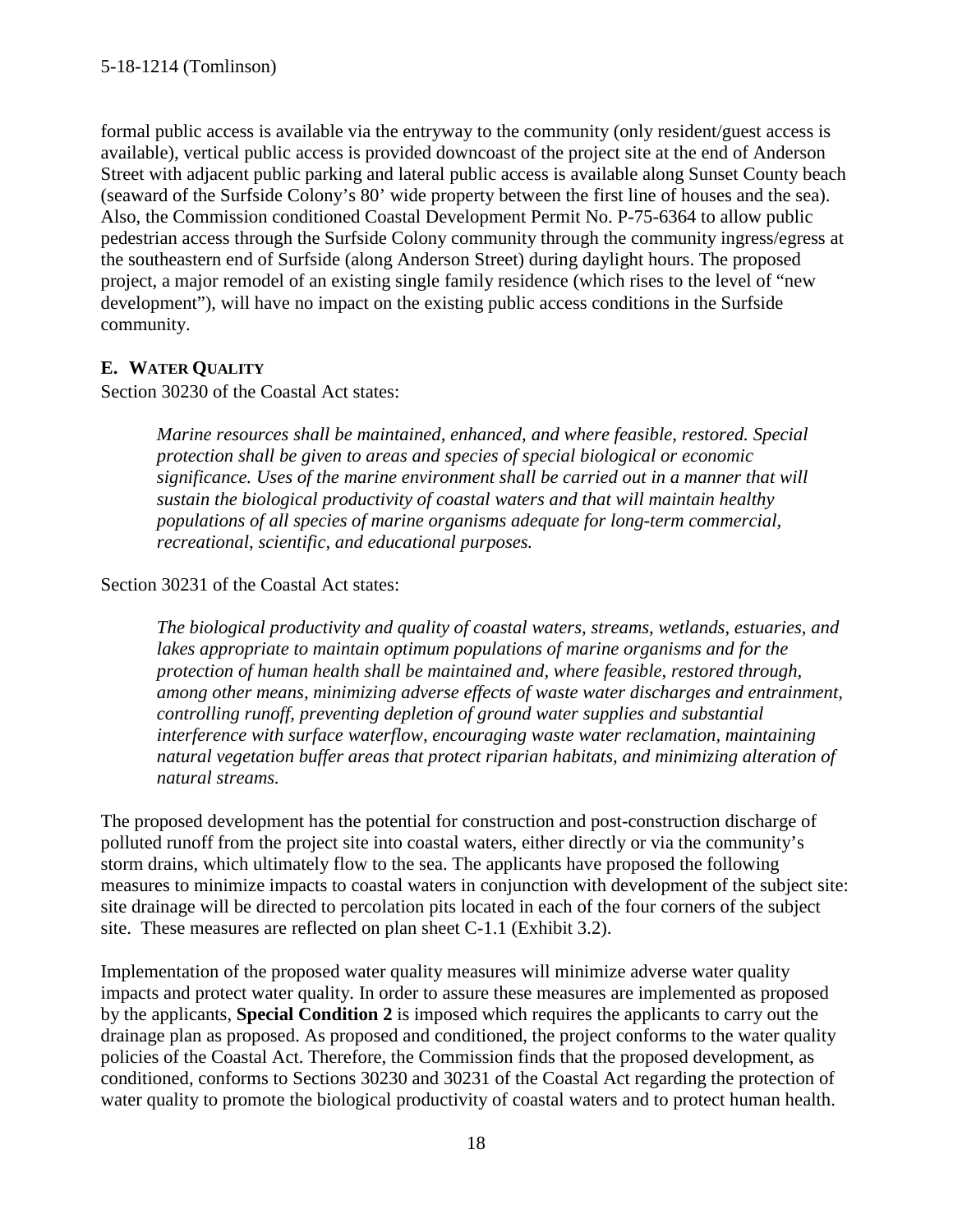5-18-1214 (Tomlinson)

## <span id="page-18-0"></span>**F. DEED RESTRICTION**

To ensure that any prospective future owners of the property are made aware of the applicability of the conditions of this permit, the Commission imposes **Special Condition 4**, requiring that the property owner record a deed restriction against the property, referencing all of the above special conditions of this permit and imposing them as covenants, conditions and restrictions on the use and enjoyment of the property. Thus any prospective future owner will receive notice of the restrictions and/or obligations imposed on the use and enjoyment of the land including the risks of the development and/or hazards to which the site is subject, and the Commission's immunity from liability. Therefore, the Commission finds that the proposed development, as conditioned, conforms to the Coastal Act by ensuring that any successors-in-interest have proper notice, recorded against the subject parcel, of the proposed development's required mitigation measures that mitigate the development's impacts on coastal resources.

## <span id="page-18-1"></span>**G. LOCAL COASTAL PROGRAM**

Section 30604 of the Coastal Act provides for the issuance of coastal development permits directly by the Commission in regions where the local government having jurisdiction does not have a certified local coastal program. The permit may only be issued if the Commission finds that the proposed development will not prejudice the ability of the local government to prepare a Local Coastal Program, which conforms with the Chapter 3 policies of the Coastal Act.

On July 28, 1983, the Commission denied the City of Seal Beach Land Use Plan (LUP) as submitted and certified it with suggested modifications. The City did not act on the suggested modifications within six months from the date of Commission action. Therefore, pursuant to Section 13537(b) of the California Code of Regulations, the Commission's certification of the land use plan with suggested modifications expired. The LUP has not been resubmitted for certification since that time. Thus, the Coastal Commission is the permit issuing entity and the standard of review is Chapter 3 of the Coastal Act. As conditioned, the proposed development is consistent with the Chapter Three policies of the Coastal Act. Therefore, the Commission finds that the proposed development as conditioned would not prejudice the ability of the City to prepare a certified coastal program consistent with the Chapter 3 policies of the Coastal Act.

## <span id="page-18-2"></span>**H. CALIFORNIA ENVIRONMENTAL QUALITY ACT (CEQA)**

Section 13096(a) of the Commission's regulations requires Commission approval of Coastal Development Permit applications to be supported by a finding showing the application, as conditioned by any conditions of approval, to be consistent with any applicable requirements of the California Environmental Quality Act (CEQA). Section 21080.5(d)(2)(A) of CEQA prohibits a proposed development from being approved if there are feasible alternatives or feasible mitigation measures available which would substantially lessen any significant adverse effect which the activity may have on the environment.

The City of Seal Beach is the lead agency responsible for CEQA review. The City determined that the project ministerially exempt from CEQA. Typically projects are exempt from CEQA pursuant to section 15303(a) of the CEQA Guidelines when they consist of construction of one single-family residence located within an urbanized residential zone. As conditioned, there are no additional feasible alternatives or additional feasible mitigation measures available which will substantially lessen any significant adverse impact the activity would have on the environment. Therefore, the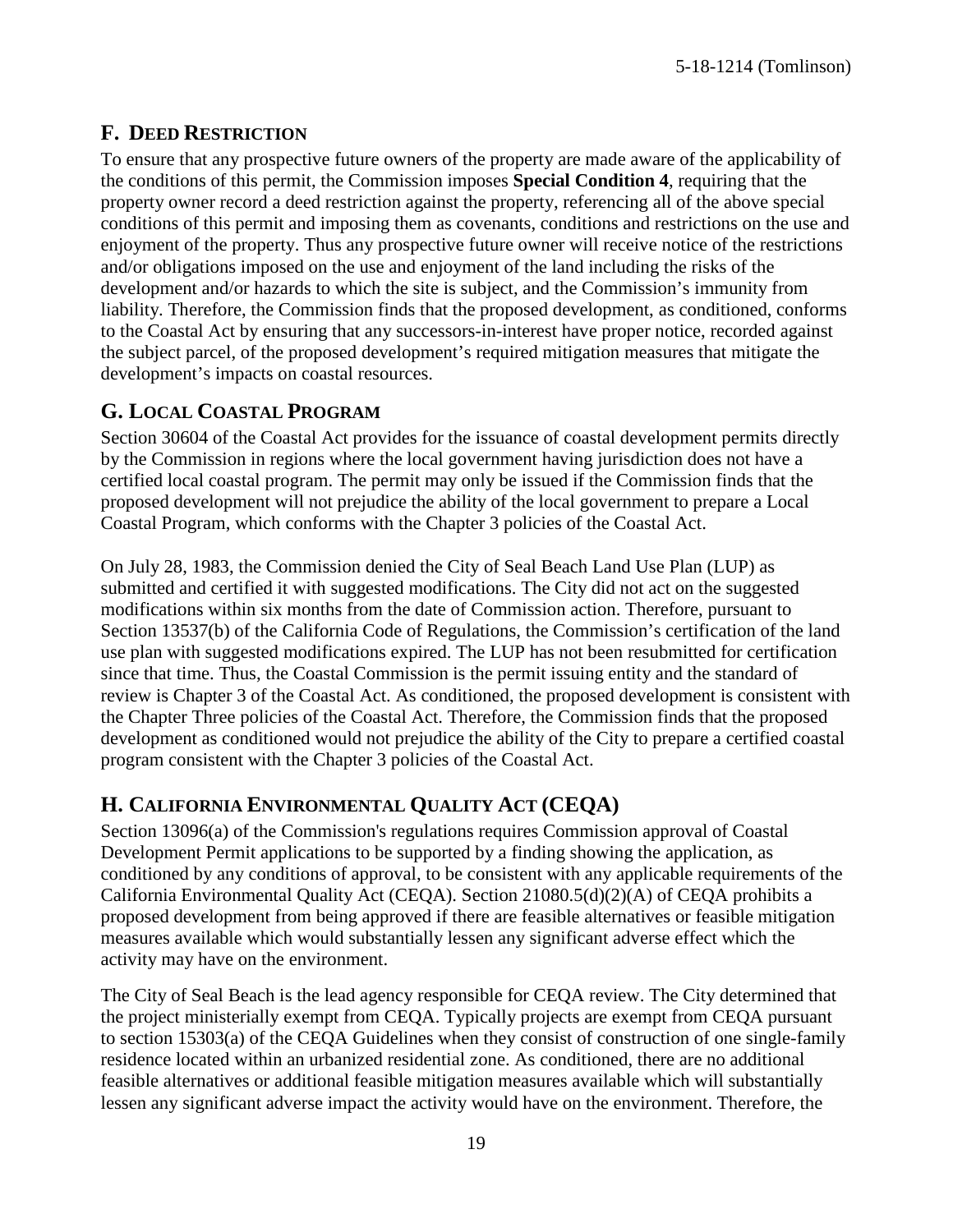Commission finds that the proposed project, as conditioned to mitigate the identified possible impacts, is consistent with CEQA and the policies of the Coastal Act.